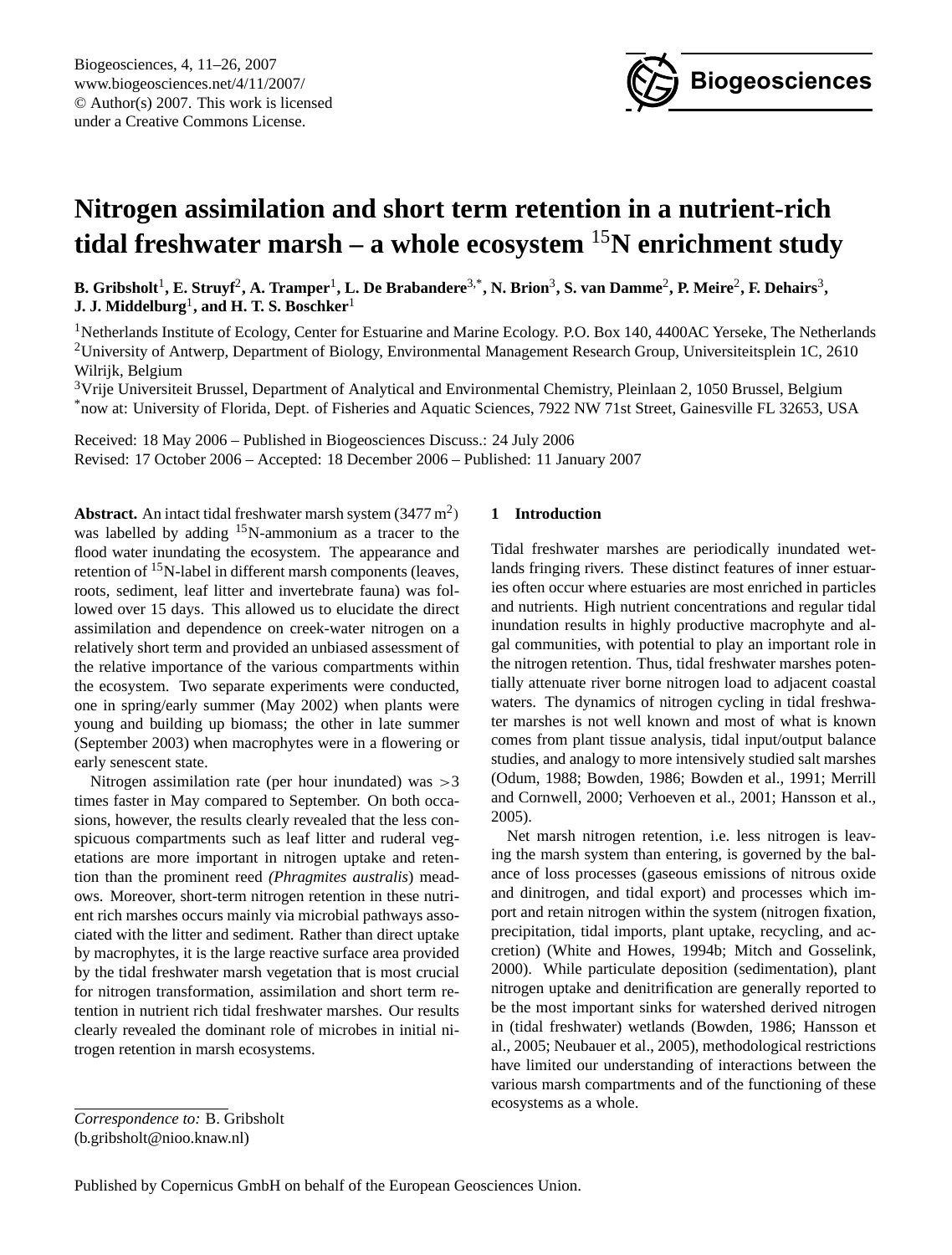**Fig. 1.** Experimental marsh with vegetation distribution. Numbers represent sampling stations, with three station in each of the four habitats: Reed (St. 1–3), Willow (St. 4–6), Ruderal (St. 7–9) and unvegetated creek bank (St. 10–12).

The Scheldt estuary (Belgium – The Netherlands) is a macrotidal, heterotrophic, low-oxygen, nutrient-rich system (Soetaert et al., 2005). Although many tidal marshes of the Scheldt basin have been reduced to very small size today (mainly by embankment and polder reclamation), this is one of the few European basins where fringing, tidal freshwater marshes are still a prominent feature. Yet the importance of these marshes as a nutrient sink remains largely unassessed. We conducted two temporally separated (May 2002 and September 2003) pulse additions of  $15$ N-ammonium to the tidal marsh flood water, and traced the (short term) fate of riverine ammonium in a freshwater marsh fringing the Scheldt River. Using this relatively new technique of deliberate additions of trace amounts of heavy nitrogen  $(^{15}N)$ to aquatic systems allowed us to simultaneously study the dynamics, uptake and transformation of watershed derived ammonium by the marsh biota in an intact marsh ecosystem.

Nutrient transformation and assimilation rates are potentially influenced by seasonally variable factors, such as nutrient loading, developmental stage of macrophytes and associated microbes, and temperature. To maximize contrasts we therefore scheduled our two experiments in spring (May), when plants were young and building up biomass, and late

12 B. Gribsholt et al.: Nitrogen retention in a tidal freshwater marsh

summer (September), when macrophytes were in a flowering or early senescent state, respectively. The detailed results of the water-phase component of these studies have been described previously (Gribsholt et al., 2005, 2006). In both May and September, nitrification accounted for the largest fraction of ammonium transformation, and the large reactive surface area of the marsh played a crucial role in nitrogen transformation. However, a significant part of the added  $15$ N- $NH<sub>4</sub><sup>+</sup>$  was assimilated and stored within the marsh. In these companion papers, however, marsh retention was treated collectively as one unresolved  $^{15}$ N-sink, and the details of uptake into specific marsh compartments and their relative importance for the nitrogen cycling were ignored.

In this paper we report in detail the  $15N$  uptake into the different marsh compartments (sediment, root, leaves, leaf litter and invertebrate macrofauna) and subsequent <sup>15</sup>N retention on a time scale of days. Constrained by the two-directional flow of the tide and the complete drainage of the marsh between tides, tracer could only be added as a short pulse, allowing us to elucidate the direct assimilation of  $^{15}N$  and dependence on creek-water nitrogen on a relatively short term only (15 days). However, the advantage of the stable isotope approach is that it allows the unbiased assessment of the relative importance of the various compartments within the ecosystem. Our results clearly show that the less conspicuous compartments such as leaf litter with associated microbes and more ruderal vegetation are more important than the prominent reed meadows, and that short term nitrogen retention in these nutrient rich marshes occurs mainly via microbial pathways associated with the litter and sediment.

### **2 Methods**

#### 2.1 Study area

The study site is located in the northern end of the Tielrode tidal freshwater marsh ( $51°06''$  N,  $4°10''$  E) fringing the Scheldt and the Durme rivers, Belgium. This triangular shaped area of  $3477 \text{ m}^2$  is bordered on two sides by dikes, while the remaining side was closed off by 1 m wooden boards during the experiments (Fig. 1). Boards were dug 10– 20 cm into the sediment, allowing water flow only through a 4.5 m wide open span across the tidal creek. A 4.5 m long sampling and labelling bridge was placed across the creek. The study marsh has a patchy vegetation typical for tidal marshes in the region, with the common reed *Phragmites australis* dominating the lower elevations and willows (2– 6 m high specimens of *Salix* sp.) and patches of ruderal vegetation (dominated by Policeman's helmet *Impatiens glandulifera,* Hairy Willow-herb *Epilobium hirsutum* and Stinging Nettle *Urtica dioica*) at the higher elevations (Fig. 1).

Twelve sampling stations were placed within the study site (Fig. 1), three within each vegetation type (reed, willow and ruderal) and three in the unvegetated creek banks (four habi-

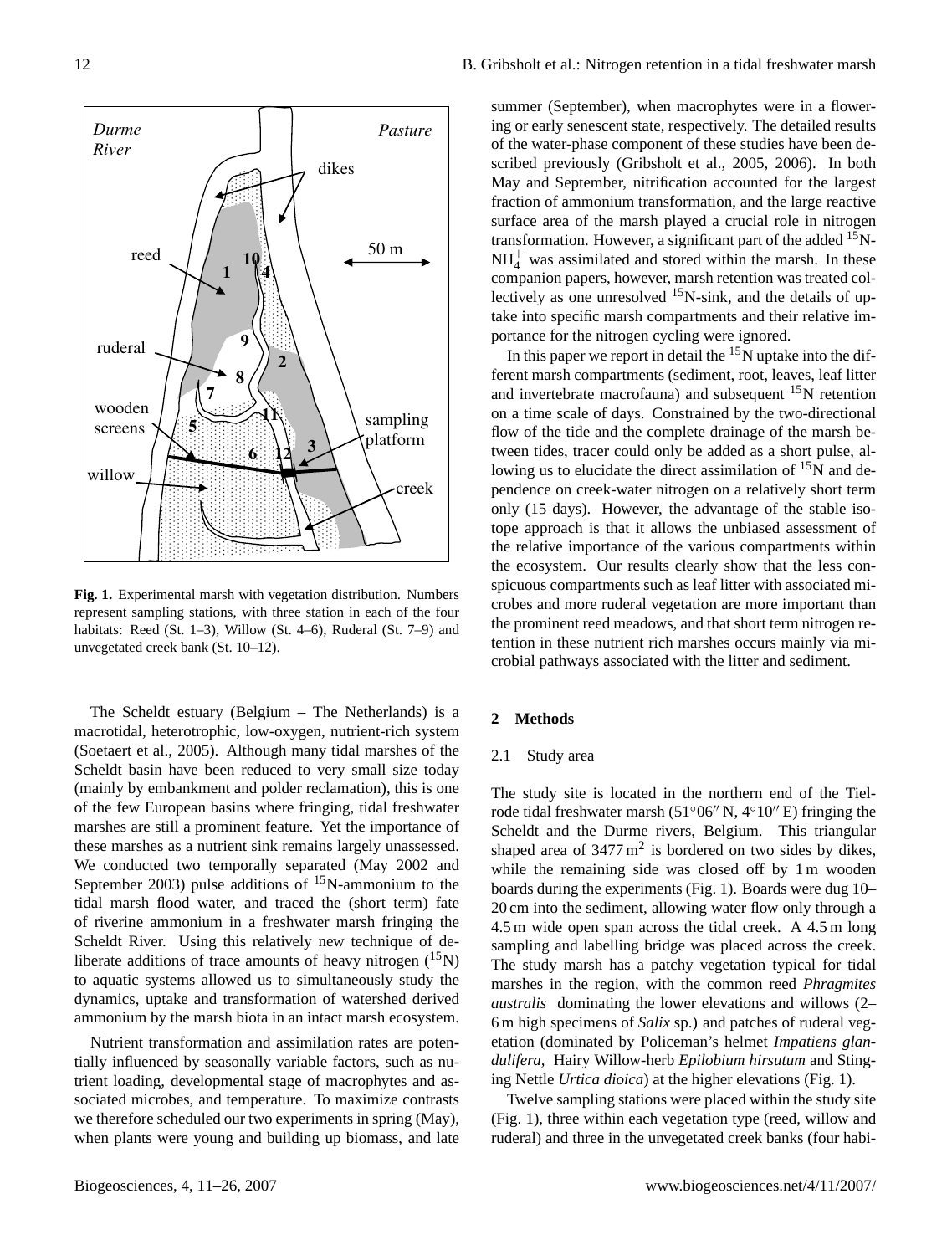**Table 1.** Habitat (vegetation type), relative area of study site represented by station (Area%), surface elevation (relative to mean sea level), duration of flooding during  $T_0$  and standing above-ground biomass at each station in May and September. Locations of sampling stations are shown in Fig. 1.

| Habitat | Station nr.    | Relative Area | Surface elevation | Flooding duration $(T_0)$ |              | Standingbiomass <sup>a</sup> |                      |  |
|---------|----------------|---------------|-------------------|---------------------------|--------------|------------------------------|----------------------|--|
|         |                |               |                   | May                       | Sep          | May                          | Sep                  |  |
|         |                | (% )          | (m)               | (min)                     | (min)        | $(\text{kg m}^{-2})$         | $(\text{kg m}^{-2})$ |  |
| Reed    |                | 25            | 3.23              | 117                       | 70           | 0.9                          | $2.2 \pm 1.5$        |  |
|         | 2              | 10            | 2.97              | 139                       | 109          | 0.9                          | $2.3 \pm 0.9$        |  |
|         | 3              | 10            | 3.06              | 133                       | 100          | 0.8                          | $1.2 \pm 0.4$        |  |
| Willow  | $\overline{4}$ | 12            | 3.15              | 124                       | 88           | $\overline{0}$               | $0.7 \pm 0.2^b$      |  |
|         | 5              | 10            | 3.34              | 105                       | 39           | $\Omega$                     | $0.4 \pm 0.3^{b}$    |  |
|         | 6              | 10            | 3.40              | 92                        | $\mathbf{0}$ | 0.2 <sup>b</sup>             | $0.6 \pm 0.3^b$      |  |
| Ruderal | 7              | 5             | 3.31              | 109                       | 48           | 0.4                          | $1.2 \pm 0.5$        |  |
|         | 8              | 6             | 3.25              | 116                       | 68           | 0.6                          | $0.8 \pm 0.7$        |  |
|         | 9              | 5             | 3.31              | 109                       | 48           | 1.1                          | $0.9 \pm 0.6$        |  |
| Creek   | 10             | 2             | 3.11              | 129                       | 94           | $0^{\circ}$                  | $1.3 \pm 0.9$        |  |
|         | 11             | 3             | 2.87              | 148                       | 118          | $0^{\circ}$                  | $\theta$             |  |
|         | 12             | 2             | 2.67              | 163                       | 140          | $0^{\circ}$                  | $\overline{0}$       |  |

<sup>a</sup> Above-ground biomass only and willows and benthic microalgae are excluded.

<sup>b</sup> Biomass of understory ruderals (e.g., Policeman's helmet (*I. glandulifera*)).

<sup>c</sup> Biomass of watercress *(Rorippa* sp.) not included.

tat types in total). Stations were chosen to represent different distances from the labelling platform as well as differences in elevation within each of the four habitats (Table 1). All stations were made accessible by walking boards, keeping disturbance of the marsh during sampling to a minimum.

The appearance of the study area was very different between the two campaigns. In May the reed (St. 1–3) was approximately 2 m high while the ruderal vegetation (St. 7– 9) reached heights of approximately 1m. There was no (St. 4–5) or limited (St. 6) herbaceous vegetation present under willows (Table 1). Generally the vegetation appeared green. Dense benthic microalgal mats (dominated by filamentous yellow-green algae *Vaucheria* sp.) were found on the sediment surface especially on creek bank and willow sites, and creek banks were covered by watercress (*Rorippa* sp.). Sediment Chl a content was high ranging from 263– 1022 mg m−<sup>2</sup> . In September, the herbaceous vegetation was considerably taller than in May, reaching up to 3–4 m and both reed and the ruderal key species (Policeman's helmet, Hairy Willow-herb and Stinging Nettle) were flowering. The reed appeared more light in colour compared to May. Some ruderal vegetation (Policeman's helmet) reaching up to 2 m was present at the willow sites (Table 1). No vegetation covered the creek banks, and the sediment surface appeared bare. Thick algal mats observed in May were generally absent in September, and sediment Chl *a* concentrations were consid2.2 Isotopic labelling

The marsh was labelled with  ${}^{15}NH_4^+$  on two separate occasions, 25 May 2002 and 11 September 2003, by adding the label to the flood water in the tidal creek as it entered the study area. The <sup>15</sup>N addition was deliberately scheduled in early (May) and late (September) summer, respectively, to represent seasonal variation in macrophyte growth and associated variation in microbial activity.

In May 1.97 mol  $^{15}$ N-NH<sub>4</sub><sup>+</sup> was added while 1.41 mol  $^{15}$ N- $NH<sub>4</sub><sup>+</sup>$  was added in September. This increased the <sup>15</sup>N content of the ammonium pool from 0.37% to 1.3% and 4.5% and increased the average total  $NH<sub>4</sub><sup>+</sup>$  concentration by 14 and 73% in May and September, respectively. The higher degree of labelling in September compared to May was due to a combination of significantly lower ammonium concentrations in the flood water (Fig. 2a) and lower tidal height (see Discussion; Gribsholt et al., 2006). Thus only half the volume of water flooded the marsh during September labelling compared to May (Table 2). The label solution consisted of 1 kg 10%  $^{15}$ N labelled ( $^{15}$ NH<sub>4</sub>)<sub>2</sub>SO<sub>4</sub> and 50 kg NaBr (conservative tracer) dissolved in 250 L of water. In May nearly all label solution was added, while only 180 L was added in September. <sup>15</sup>N release was initiated when the first flood water arrived at the labelling platform and ended at the turn of the tide, and the label solution was released proportional to the volume of water entering the marsh as described in detail in Gribsholt et al. (2005). This ensured an even distribution of  $15NH_4^+$  over the entire study area, as was confirmed by evaluation of the conservative tracer (Br−) distribution.

erably lower ranging from  $17-169$  mg m<sup>-2</sup>.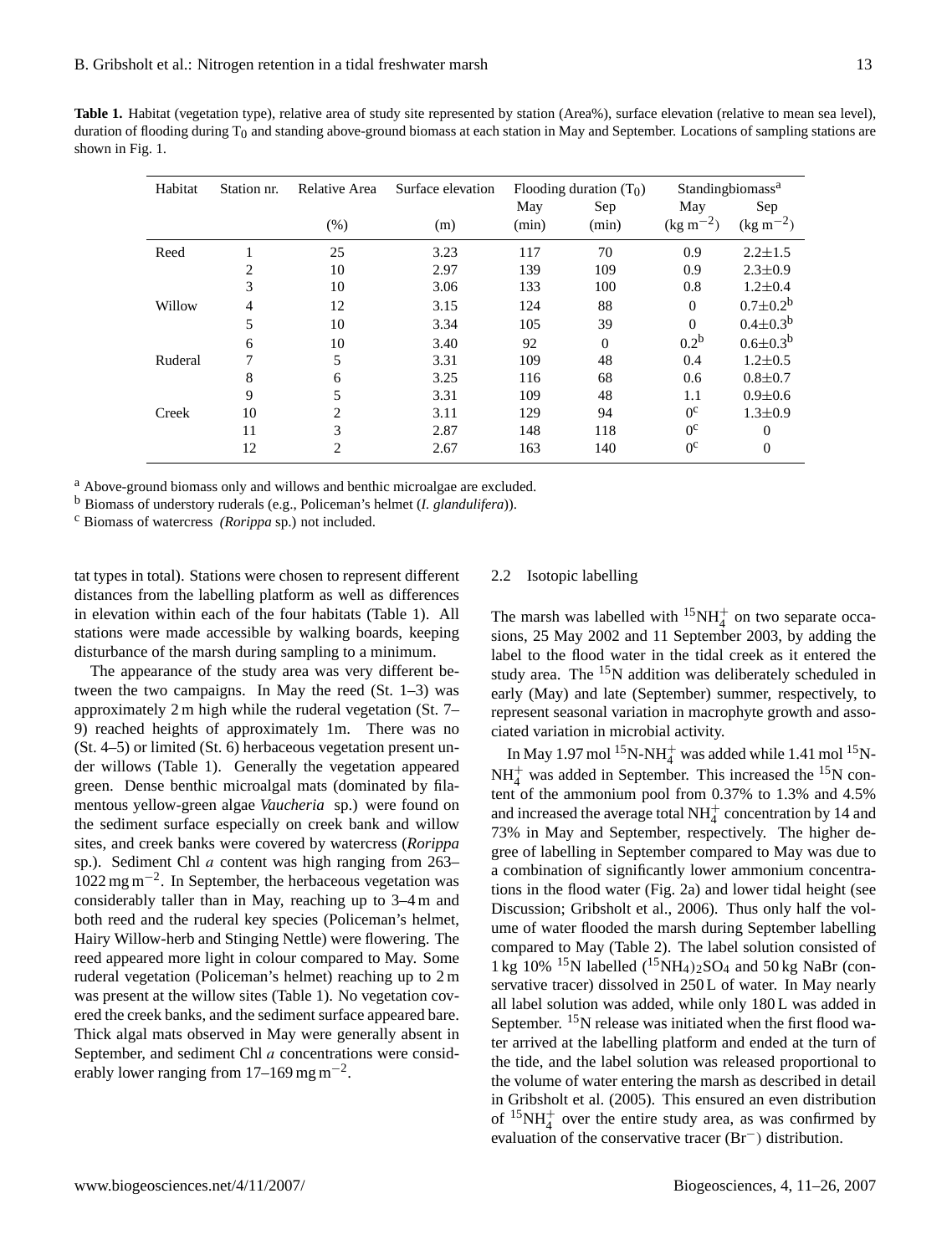**Table 2.** Summery of water inundation parameters for the two sampling occasions. Duration of main tide (flood and ebb), relative area inundated, maximum water height above creek bed (2.47 m above mean sea level) below measuring platform and flood water volume (calculated water budget). All data are for tides prior to marsh station sampling, except for September T5, where stations were sampled at  $T_4$ .

| Tide           | Flood (min)      |                  | Ebb (min) |     | Area inundated (%) |     | Water height (cm) |     | Flood $(m^3)$ |     |
|----------------|------------------|------------------|-----------|-----|--------------------|-----|-------------------|-----|---------------|-----|
|                | May <sup>a</sup> | Sep <sup>b</sup> | May       | Sep | May                | Sep | May               | Sep | May           | Sep |
| T0             | 80               | 77               | 131       | 107 | 100                | 98  | 125               | 103 | 1823          | 911 |
| T <sub>1</sub> | 77               | 71               | 119       | 103 | 100                | 95  | 117               | 95  | 1700          | 667 |
| T٢             | 78               | 58               | 139       | 78  | 100                | 78  | 129               | 81  | 1912          | 307 |
| $T_{31}$       | 76               | $nd^c$           | 106       | nd  | 100                | nd  | 100               | nd  | 900           | nd  |

<sup>a</sup> Compiled from Gribsholt et al. (2005).

<sup>b</sup> Compiled from Gribsholt et al. (2006).

<sup>c</sup> Not determined.



**Fig. 2. (a)** dissolved ammonium **(b)**, dissolved nitrate + nitrite, **(c)** suspended particulate nitrogen (SPN), and  $O_2$  saturation during  $T_0$ (tracer addition) in May and September. Only data from  $T_0$  are shown, as the temporal patterns of all parameters were quite similar among tides on both occasions. (For details see Gribsholt et al., 2005, 2006).

#### 2.3 Marsh sampling and analysis

## 2.3.1  $15$ N and total nitrogen

Marsh stations were sampled during low tide when the marsh surface was air-exposed prior to tracer addition  $(T_2)$  to establish natural abundance levels of  $^{15}N$ , and just after labelling  $(T_0)$ . In May samples were also collected after two subsequent tides  $(T_5 \text{ and } T_{31})$ , while  $T_1$ ,  $T_2$ ,  $T_4$  and  $T_{29}$ were sampled in September. T denotes the tide inundating the marsh and the subscript denotes the tide number relative to tracer addition. Samples were collected more frequently in September, because May results revealed a rapid transformation of the  $15N$  immediately following tracer addition. The entire study area is flooded only by the highest tides, and each experiment was initiated just before a spring tide when a maximum of high tides followed, and sampling continued until the following spring tide cycle, when the study area was flooded again. As there were two tides per day, this means that label retention was followed for about 15 days. At all stations samples of *sediment*, above ground vegetation (live macrophyte stems and leaves, onwards collectively referred to as *leaves*), below ground vegetation (*roots*), dead macrophyte material on the sediment surface (*litter*), invertebrate *macrofauna* (benthic infauna and epifauna) and suspended matter settling on the sediment surface (sedimentation traps) were collected for analysis of total nitrogen and <sup>15</sup>N content.

At each station the surface layer (0–0.5 cm, including benthic algae) of three sediment cores (internal diameter 6 cm) were pooled while one additional core was sectioned into 0.5–2.5, 2.5–5 and 5–10 cm depth intervals to trace any downward transfer of <sup>15</sup>N. Triplicates were pooled (surface sediment as well other compartments, see below) in order to obtain a more representative sample and to limit financial cost of isotope analysis. In May, a sub-sample (∼4 g) of the surface sediment was immediately transferred to 10 ml 2 M KCl solution and total extractable inorganic nitrogen (includes both free inorganic nitrogen and nitrogen loosely sorbed on sediment surfaces; Bremner, 1965; Bowden et al., 1991) was extracted the next day (shaken 1 h). Following centrifugation the supernatant was removed and the sediment was rinsed in milliQ water and subsequently centrifuged three times before the remaining sediment pellet was frozen. Sediment samples (untreated and KCl extracted) were frozen and then freeze dried. Sorbed nitrogen  $(N_{sob})$  was inferred from  $N_{\rm tot}{=}N_{\rm sob}{+}N_{\rm org}$ ; where  $N_{\rm org}$  equals organic nitrogen remaining after KCl extraction and  $N_{tot}$  is total nitrogen determined in untreated samples. Immobilization of  $15N$  in the N<sub>org</sub> pool is attributed to microbial incorporation. Although  $15$ N incorporation into microbial biomass can now be quan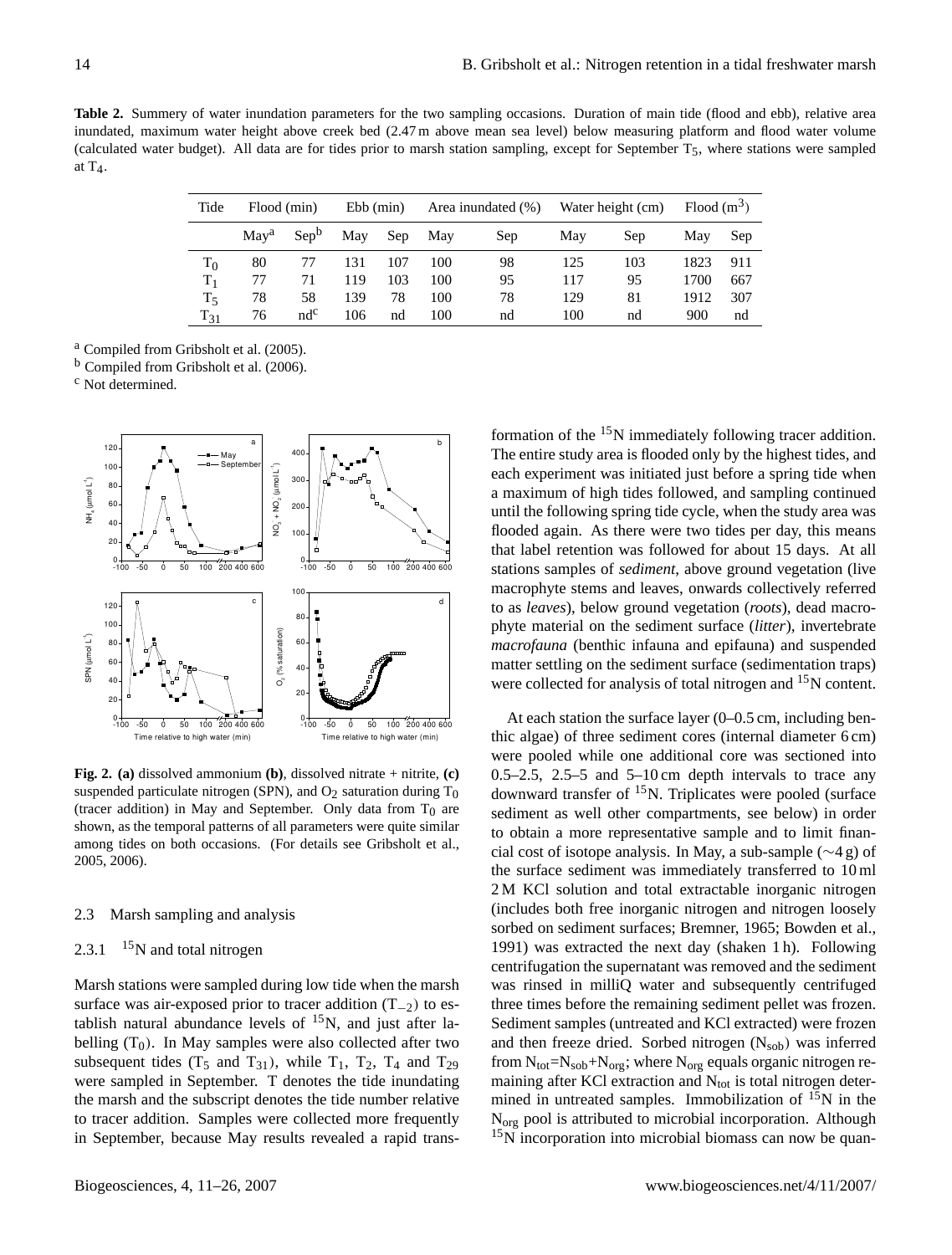tified more directly by analysing the incorporation into hydrolysable amino acids (HAAs), including the specific bacterial biomarker D-alanine (D-Ala) (Veuger et al., 2005), we rely on the less laborious standard soil science extraction approach (Bremner, 1965). In a follow-up study we have compared the two approaches and found comparable results, supporting the validity of the method applied here (Gribsholt, unpubl.).

Suspended particulate matter settling on the sediment surface was trapped on 60 mm diameter GF/A filters placed on the sediment surface. Each filter was placed on top of a 100 mm diameter filter paper (to keep undersides clean) and held down by three wire clips. New filter traps were placed at each station before each tide and collected immediately at low tide. Filters were dried at 60◦C for 24 h.

Leaves and roots were sampled by gently pulling individual plants out of the sediment. Three plants of each sampled species (per station) were pooled after separating leaves and roots. In St. 1–3 only the very dominant reed was collected, and reed shoot tops were collected separately (May only). From ruderal stations (St. 7–9), where the vegetation is more heterogenous, the two most dominant species were sampled separately (3 plants each). In addition to randomly handpicking willow leaves, the dominant scrub (Policeman's helmet) covering the sediment floor below willows was collected (St. 4–6) when applicable. In May, samples of the small macrophyte watercress (*Rorippa* sp.) which covered the otherwise unvegetated creek banks were also collected. Watercress was not present in September. All samples were dried to constant weight (70◦C) before further handling.

Litter was collected randomly from the sediment surface of all stations except creek banks St. 11 and 12 in May. The litter composition reflected local vegetation consisting of reed leaves and stems (St. 1–3), willow leaves (St. 4–6), and herbs (St. 7–10), and no distinction was made between old and new litter. In May additional sub-samples of all litter fragments incubated in nylon litterbags (mesh size  $300 \mu m$ , filled with local litter at  $T_{-2}$ ) were collected at stations 2, 4 and 7 at  $T_{-2}$ ,  $T_0$  and  $T_5$ . Litterbags were deployed in order to follow the temporal evolution of isotopic signatures of homogenized litter materials. This minimizes the interference between temporal and spatial variability in isotopic signatures that may occur when time series are based on randomly collected litter samples.

For macro-invertebrate infauna, 3 sediment cores (0–5 cm depth, internal diameter 6 cm) were collected from 4 representative stations (St. 2, 5, 8 and 11) in September only. Triplicates were pooled and immediately preserved in formalin (4%) with rose Bengal. After sieving (1 mm mesh) invertebrates were identified under a dissecting microscope to the taxonomic class or order and quantified. Samples were rinsed in water and freeze dried for subsequent isotopic signature analysis of pooled material from each group. Similarly, invertebrates handpicked from the sediment surface and vegetation covering an area of several  $m<sup>2</sup>$  at each station were identified to taxonomic class or order and analyzed separately for  $15N$ . Abundances were not quantified.

All samples described above were analyzed for isotopic composition and total nitrogen. Dried leaf and root samples were initially shredded by a Retcsh cutting mill. After mixing, a sub-sample (∼20 g) was grinded to a fine, homogene powder in a Ball Mill. The freeze-dried sediment samples were homogenized similarly (Ball Mill), before total nitrogen analysis on a Carlo Erba Elemental Analyzer EA following Nieuwenhuize et al. (1994), and  $15N$  analysis on a Fisons elemental analyzer (EA-1500) coupled on line, via a Finnigan CONFLO II interface, with a Finnigan Delta S isotope ratio mass-spectrometer (EA-IRMS). Subsamples of invertebrate infauna were analyzed without further treatment. Ground litter and handpicked invertebrate samples were analysed on a Thermo Finnigan Delta<sup>PLUS</sup>XL mass spectrometer connected on line to an elemental analyzer (EA, Flash series 1112) via a continuous flow interface (Finnigan Conflo III).

## 2.3.2 Biomass estimates and sediment characteristics

Standing biomass was determined by harvesting all plant material in three  $30 \times 30$  cm plots at each station. In September leaf material was separated into live and dead, counted and dried separately, while no distinction was made in May. Although a striking feature of the marsh, willow tree biomass was neglected due to methodological restrictions. Litter biomass was determined by collecting all material lying on the sediment surface in triplicate  $30 \times 30$  cm plots. No distinction was made between old and new litter. Dry weight was determined by drying at 70◦C till constant weight. Root biomass was not quantified in this study; instead values from similar habitat types just outside the study area determined in May and September 2002 were used for budget calculations (Gribsholt, unpublished). Sediment density was obtained from wet weight of a known sediment volume. Porosity was calculated from water loss of a known sediment volume after freeze drying. Molar C:N ratio was determined according to Nieuwenhuize et al. (1994). Separate surface sediment (0– 0.5 cm depth) samples were collected for pigment analysis. Samples were freeze dried and stored at −80◦C before analysis. In May total Chl a was extracted and determined spectrophotometrically following Jeffrey and Humphrey (1975), while pigments were extracted and analyzed by high performance liquid chromatography (Rijstenbil, 2003) in September.

## 2.4 Discharge characteristics and creek water sampling

Advective water fluxes in and out of the study area were determined for all the tides except September  $T_{29}$  (Gribsholt et al., 2005, 2006). Creek water nitrogen concentrations and <sup>15</sup>N in dissolved (NH<sup>+</sup><sub>4</sub>, NO<sub>3</sub>+NO<sub>2</sub><sup>-</sup>, N<sub>2</sub>O and N2) and suspended (SPN) inorganic nitrogen pools, as well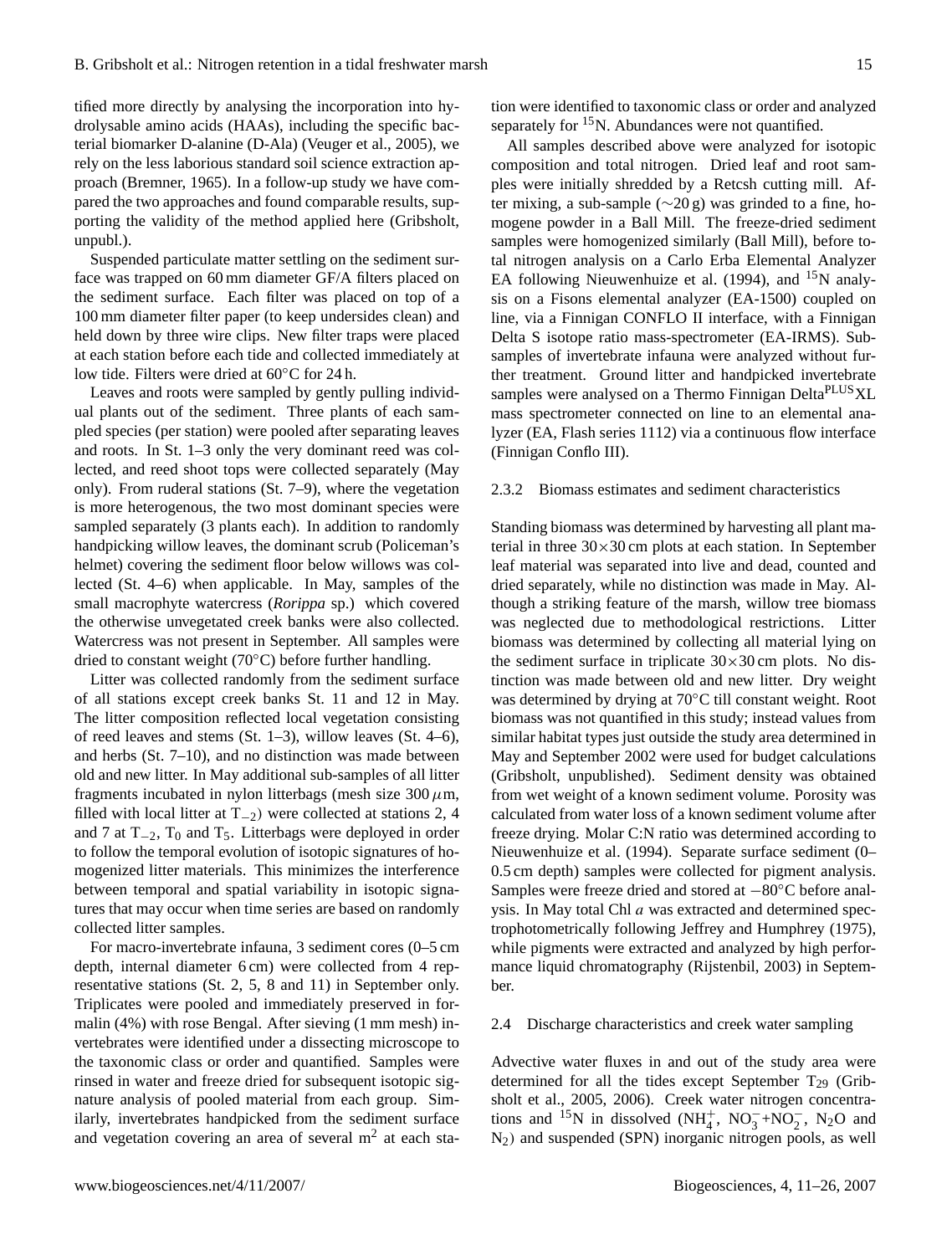as Br<sup>−</sup> (conservative tracer) were determined 12 times over each main tidal cycle and three times during seepage (Gribsholt et al., 2005, 2006), and water column stock size for all components subsequently calculated from concentration and discharge measurements (mass balance budget). Dissolved oxygen, specific conductivity, temperature, pH and turbidity were recorded continuously (2 min intervals) using a Hydrolab Datasonde 3. Detailed descriptions of the water phase sampling, analysis and results can be found in Gribsholt et al. (2005 [May]; 2006 [September]).

## 2.5 Calculations

For nitrogen standing stock calculations, measurements of total nitrogen content (%N) of the various compartments as well as bulk sediment density were grouped by station (n=4– 6) within each year. Repeated-measures analysis of variance (ANOVA) was used to determine any effects of tide, sampling station and season.

Nitrogen isotopic ratios were measured as delta values  $(\delta^{15}N, \%)$  relative to atmospheric nitrogen and given as  $\Delta\delta^{15}$ N (isotopic enrichment), which were corrected for natural abundance levels of <sup>15</sup>N by subtracting the  $\delta^{15}N$  value of similar samples collected at  $T_{(-2)}$ . For stations where more macrophyte species were sampled (St. 7–9) a weighted mean enrichment (according to the relative species abundance) was used for calculations. Furthermore, the label content (excess  $15$ N) in each pool was determined from the isotopic enrichment and nitrogen stock size and a total <sup>15</sup>N inventory was constructed for each tide. Surface sediment nitrogen and excess <sup>15</sup>N concentrations, respectively, were converted to pool size (g m−<sup>2</sup> ; 0–0.5 cm depth) using corresponding bulk sediment density. Plant tissue (leaves, roots, litter) concentrations were converted to pool size  $(g m^{-2})$  using corresponding biomass estimates. Each compartment nitrogen standing stock and  $15N$  content at the different tides was weighted by factors proportional to the area represented by each station and habitat class using a GIS based digital terrain model (Gribsholt et al., 2005) to derive the average marsh value for each component (Table 1).

Retention and export of  $15N$  were calculated by mass balance of <sup>15</sup>N added. In addition, for each sampling station compartment-specific (leaves, roots, litter, and sediment), <sup>15</sup>N-ammonium uptake rates ( $\mu$ mol<sup>15</sup>N m<sup>-2</sup> h<sub>i</sub><sup>-1</sup>) during  $T_0$  flooding were calculated by dividing the amount of  $15N$ recovered ( $\mu$ mol <sup>15</sup>N m<sup>-2</sup>) by the inundation duration (h<sub>i</sub>) at each station (determined from GIS based digital terrain model). Habitat specific (reed, willow, ruderal, and creek bank) and whole ecosystem <sup>15</sup>N uptake rates into each component were calculated as weighted mean according to the area represented by each sampling station (Table 1, determined as described above). Finally, to allow appropriate comparison of both spatial and temporal uptake rates  $(T_0)$ between the May and September experiments, habitat and whole ecosystem total nitrogen uptake rates ( $\mu$ mol N m<sup>-2</sup>

 $h_i^{-1}$ ) were determined by dividing the <sup>15</sup>N uptake rate by the average percentage of  $15N$  labelling of the floodwater ammonium pool.

## **3 Results**

## 3.1 Hydrodynamics and label distribution (waterphase components)

Details of the similarities and differences in the water-phase component of the system between the two campaigns have been discussed previously (Gribsholt et al., 2006). Here, only the main differences and similarities between the two campaigns will be highlighted as they add to the understanding of the labelling experiments and the functioning of the system. On both occasions the timing of the label addition was carefully selected based on the predicted tidal heights, and while there was very little difference in predicted and observed heights in May, the September tides were much lower than predicted. Thus the maximum water height in the creek and the total volume entering the study site were generally much reduced in September compared to May (Table 2). Consequently the inundation durations were shorter, and a significantly smaller reactive litter and plant surface area was inundated in September, potentially limiting periphyton mediated N processing compared to May (Gribsholt et al., 2006). Especially critical is the relatively low September-T $_0$  tide (label addition) where only half as much water flooded the study area as in May- $T_0$ . While no part of the  $3477 \text{ m}^2$  study marsh surface escaped labelling in May, the most elevated marsh area (St. 6) was not exposed to labelled flood water in September.

The ambient nitrate (Fig. 2b) and especially ammonium (Fig. 2a) concentrations were much higher in May than in September. The combination of lower tidal volume and low ammonium concentrations resulted in a higher degree of labelling (4.5%) of the ammonium pool in September compared to May (1.5%). Similarly, the label addition increased the total  $T_0$  NH $_4^+$  pool 73% in September, compared to 14% in May. The flood water was hypoxic ( $<$  50  $\mu$ mol L-1) during most of the main tide (Fig. 2d).  $O_2$  saturation was inversely correlated with  $[NH_4^+]$ , which showed a bell shaped distribution pattern over the tidal cycle and matched the main river only at maximum tidal height (Gribsholt et al., 2005, 2006).

#### 3.2 Marsh N standing stock

Surface sediment (0–0.5 cm) and especially macrophyte biomass were the major nitrogen pools in the marsh, with the above and belowground plant biomass contributing about equally (Table 3). Surface sediment (0–0.5 cm) nitrogen content ranged from 0.32 to 1.06 wt%, with highest values observed at St. 4 and St. 10 in May. There was no significant difference in average sediment nitrogen content between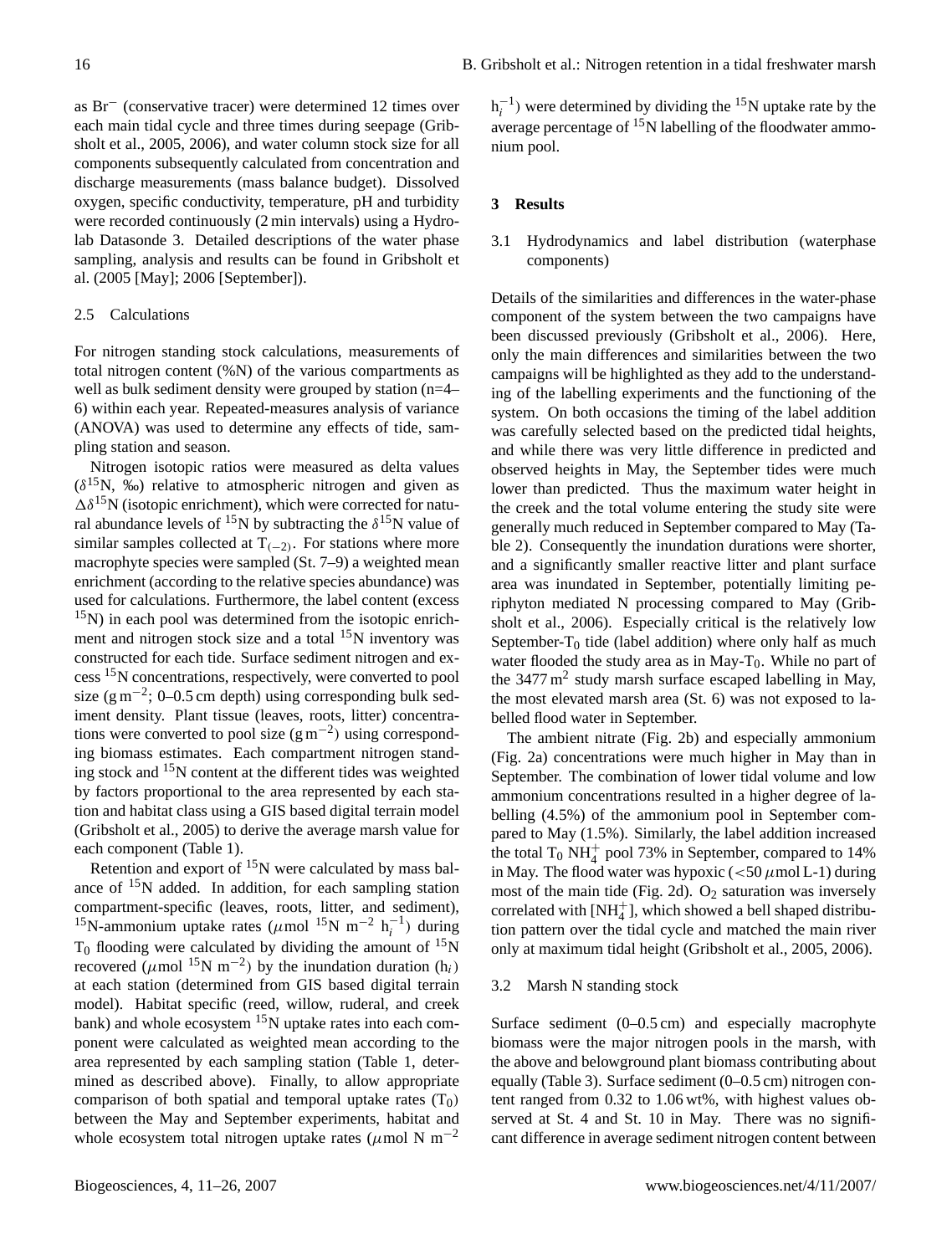

**Fig. 3.** Isotopic enrichment  $(\Delta\delta)$  (above natural abundance levels) in the main marsh compartments  $(a, e)$  leaves,  $(b, f)$  roots,  $(c, g)$  litter and **(d, h)** sediment in the four habitats (reed, willow, ruderal and creek bank) during May and September (Mean±SE, n=3; n.d.: not determined).  $T_1$  and  $T_2$  were only sampled in September. In May  $T_5$  and  $T_{31}$ were sampled, while  $T_4$  and  $T_{29}$  were sampled in September. Note the different scales on the y-axis.

May (0.64 $\pm$ 0.16%) and September (0.61 $\pm$ 0.14%), and surface sediment pool size (0–0.5 cm) was similar among habitats as well as between seasons (Table 3). Average sediment nitrogen content decreased with depth (0–10 cm) to 0.48±0.08 wt% (May and September). Molar sediment C:N ratio was 12–14, with no significant difference among habitats or between seasons (data not shown). Root nitrogen content ranged from  $0.72 \pm 0.22$  wt% in reed to  $1.50 \pm 0.44$  wt% in the ruderal vegetation. No significant difference was observed in reed root nitrogen content between May and September, while ruderal roots had a significantly  $(P<0.01)$ higher nitrogen content in May. Root nitrogen pool was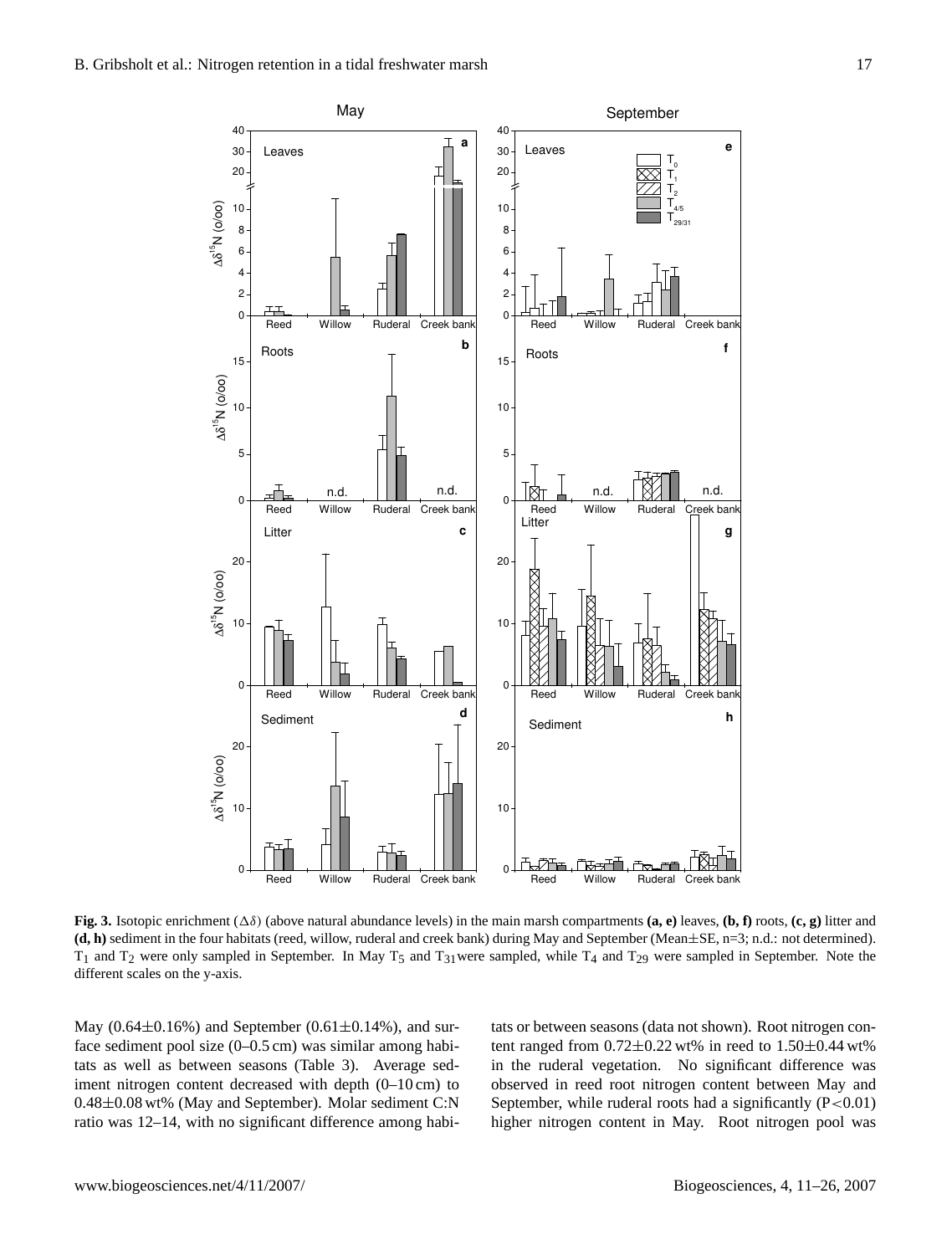

Fig. 4. Amount of <sup>15</sup>N (excess <sup>15</sup>N) per unit surface area ( $\mu$ mol m<sup>-2</sup>) recovered in the four main compartments (a, e) leaves, (b, f) roots, **(c, g)** litter and **(d, h)** sediment in the four marsh habitats (reed, willow, ruderal and creek bank) during May and September (Mean±SE, n=3; n.d.: not determined). T<sub>1</sub> and T<sub>2</sub> was only sampled in September. In May T<sub>5</sub> and T<sub>31</sub>was sampled, while T<sub>4</sub> and T<sub>29</sub> was sampled in September. Note the different scale on the y-axis in panes d and h.

6 (May) and 2 (September) times higher in reed compared to ruderal (Table 3), but total marsh root nitrogen pool was relatively similar in May  $(8.5 \text{ g m}^{-2})$  and September  $(10.3 \text{ g m}^{-2})$ . The nitrogen pool size in leaves varied greatly among habitat types, ranging from none in the creek bank to  $26.2 \text{ g m}^{-2}$  in the reed habitat. The weighted average nitrogen pool in leaves was 38% higher in September  $(15.6 \text{ g m}^{-2})$  than in May  $(11.3 \text{ g m}^{-2})$ , while the spatial distribution was similar. Note, however, that willow biomass was not included in our estimates (see methods), thus total marsh nitrogen standing stocks are underestimated. Average marsh litter nitrogen stock was similar (4.6 g m−<sup>2</sup> ) in May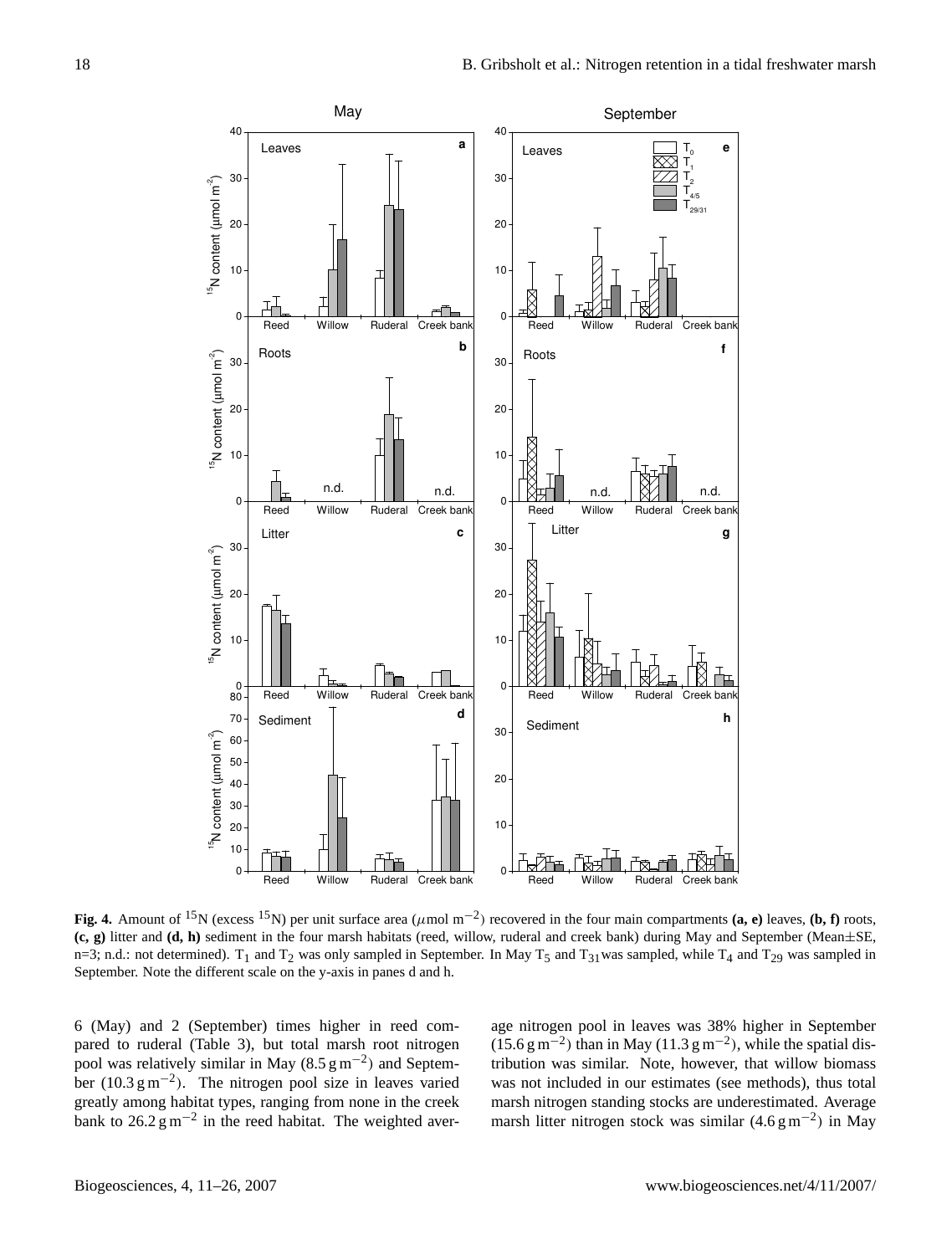|           |                    | Nitrogen $(g m^{-2})$ |                   |                   |               |       |  |  |
|-----------|--------------------|-----------------------|-------------------|-------------------|---------------|-------|--|--|
|           | Habitat            | Sediment              | Root              | Leaves            | Litter        | Total |  |  |
| May       | Marsh <sup>a</sup> | 12.9(35)              | 8.5(23)           | 11.3(30)          | 4.6(12)       | 37    |  |  |
|           | Reed               | $12.3 \pm 0.9$        | $17.1 \pm 1.7$    | $17.7 \pm 3.4$    | 7.7           | 55    |  |  |
|           | Willow             | $14.0 \pm 4.3$        | $1.1 \pm 0.3^{b}$ | $2.6 \pm 3.8^{b}$ | 0.8           | 18    |  |  |
|           | Ruderal            | $11.6 \pm 0.7$        | $2.7 \pm 1.8$     | $17.5 \pm 10.4$   | 1.9           | 34    |  |  |
|           | Creek              | $13.6 \pm 4.4$        | $\Omega$          | $0.3 \pm 0.0^c$   | 0.8           | 15    |  |  |
| September | Marsh <sup>a</sup> | 13.0(30)              | 10.3(24)          | 15.6(36)          | 4.6(11)       | 44    |  |  |
|           | Reed               | $12.5 \pm 1.1$        | $20.2 \pm 1.7$    | $26.2 \pm 8.2$    | $5.9 \pm 0.4$ | 65    |  |  |
|           | Willow             | $13.5 \pm 3.7$        | n.d               | n.d               | $3.4 \pm 1.2$ | 17    |  |  |
|           | Ruderal            | $12.5 \pm 0.3$        | $9.1 \pm 3.5$     | $9.3 \pm 3.1$     | $4.7 \pm 1.6$ | 36    |  |  |
|           | Creek              | $12.6 \pm 4.0$        | $\Omega$          | $\Omega$          | $2.6 \pm 2.0$ | 15    |  |  |

Table 3. Nitrogen pool size in the four main compartments (sediment (0–0.5 cm), roots, leaves and litter) in the different habitats in May and September. Numbers in parenthesis are percentage of total N in the four compartments.

<sup>a</sup> Area-weighted average.

<sup>b</sup> Policeman's helmet (*I. glandulifera*) only.

<sup>c</sup> Watercress (*Rorippa* sp.).

and September, but while the reed litter nitrogen pool was highest in May the opposite was observed in the other habitats (Table 3). Mean litter nitrogen content ranged from 0.9 to 1.2 wt% with no significant difference among habitats.

# 3.3 Marsh  $15N$  labelling

Isotopic enrichment ( $\Delta \delta^{15}$ N, Fig. 3), as well as the absolute amount of  $^{15}N$  assimilated (excess  $^{15}N$ ) per unit surface area (Fig. 4), varied greatly among stations, habitats and marsh compartments in both May and September. In May, the ruderal vegetation (leaves and roots) assimilated added  $15$ N and the isotopic enrichment increased with time (up to 8‰), while very little enrichment occurred in reed (Fig. 3a). No significant difference in isotopic signature was observed between shoot tops and the remaining leaves, thus the reed data have been pooled. Highest enrichment (up to 32‰) was observed in the small watercress (*Rorippa* sp.) covering the otherwise un-vegetated creek banks in May. However, since the watercress biomass was very low, the impact for total ecosystem  $15N$ -content was negligible (Fig. 4a). A similar enrichment pattern was observed in the leaf compartment in September (Fig. 3e), except watercress was absent at creek banks, and 50% less enrichment occurred in the ruderal vegetation. In spite of lower biomass, leaves  $15N$ content per unit area was one order of magnitude higher in ruderal (24.3±11.0  $\mu$ mol m<sup>-2</sup>) compared to reed habitats  $(2.2 \pm 2.2 \,\mu\text{mol m}^{-2})$  in May (Fig. 4a). Patterns were similar but less clear in September, due to large heterogeneity in the reed  $15N$  content among tides. Enrichment to the root compartment was observed in the ruderal habitat with highest enrichment (up to 11‰) in May (Fig. 3b, f). While excess <sup>15</sup>N content was much higher in ruderal compared to reed in

May (Fig. 4b), no clear difference was observed in September (Fig. 4f).

Except for watercress on creek banks (see above), litter (Fig. 3c, g) was generally the most enriched compartment at all stations in both May and September. Generally the isotopic enrichment decreased with time. There was no significant difference between  $15N$  in in situ litter and litter incubated in litterbags (data not shown). Litter <sup>15</sup>N content was generally the most important pool in reed and the litter compartment in reed was higher than in other habitats (Fig. 4c, g).

The sediment compartment (0–0.5 cm) was more enriched in May (Fig. 3d) than in September (Fig. 3h), with little temporal variation among tides in both May and September. No <sup>15</sup>N enrichment was detected in deeper sediment layers and only data for the top layer are reported. While the sediment  $15$ N enrichment and total  $15$ N was similar (and low) in all habitats in September (Fig. 3h and 4h), the enrichment of the sediment was much higher in the willow and creek bank compared to the other habitats in May. This was, however, largely due to a very high enrichment at willow St. 4 (up to 30‰) and creek bank St. 10 (up to 33‰), which were both covered by a dense algae mat (Chl  $a > 500$  mg m<sup>-2</sup>). The spatial-temporal pattern in enrichment (Fig. 3d) was directly reflected in the <sup>15</sup>N content of the surface sediment (Fig. 4d) as sediment nitrogen stocks were similar among stations. The creek bank and willow sediments were the largest pools in May (on a surface area basis).

After  $T_0$  the <sup>15</sup>N enrichment to the sediment was largely due to sorption while almost all of the <sup>15</sup>N was found in the organic N pool (nitrogen remaining after KCl treatment, see methods) after  $T_5$  (Fig. 5). Following  $T_{31}$  most enrichment was again found in the KCl extractable pool, especially in the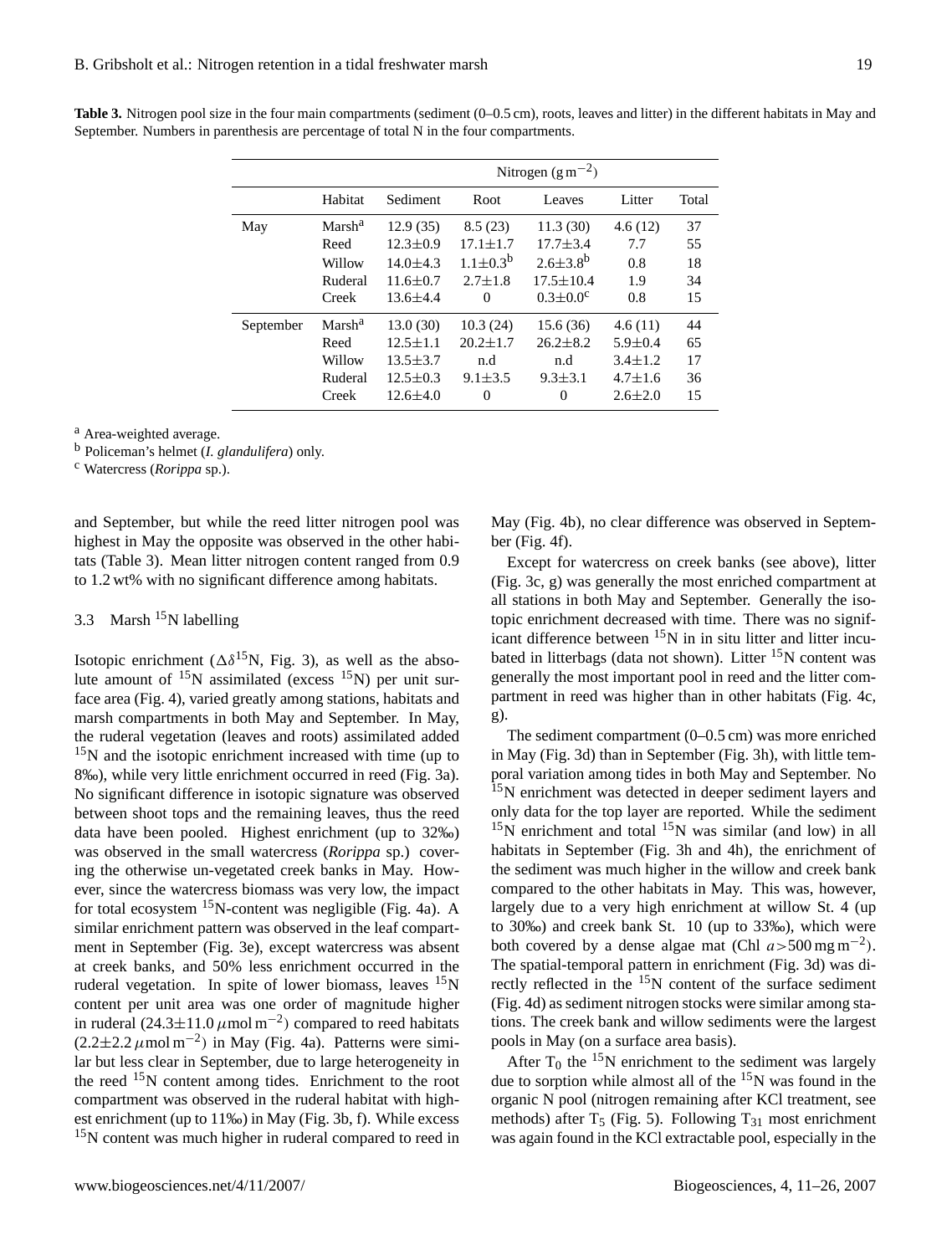

**Fig. 5.** Isotopic enrichment  $(\Delta \delta)$  in the sediment due to microbial assimilation ( $\Delta \delta^{15} \text{N}_{org}$ ) in relation to total sediment enrichment  $(\Delta \delta^{15} N_{tot})$  at all 12 sampling station after T<sub>0</sub>, T<sub>5</sub> and T<sub>31</sub> in May.

most enriched stations. We speculate that  $15N$  was initially sorbed to the surface sediment  $(T_0)$ , then assimilated by living algae and bacteria  $(T_5)$ , and eventually transferred to a different pool  $(T_{31})$  which probably consists of extractable organics (such as dead microbes). More studies using alternative approaches (e.g. Veuger et al., 2005) are needed to elucidate the dynamics of sediment nitrogen pools.

The particulate matter settling on the sediment surface (filter traps) was highly enriched in <sup>15</sup>N after  $T_0$  (Fig. 6a, b). Contrary to the sediment compartment, the enrichment in the settling particles was higher (up to 8 times) in September (Fig. 6b) than in May, especially on the creek bank. This suggests that relatively more sediment <sup>15</sup>N was acquired directly from the dissolved  $15NH_4^+$  pool in May. Generally the settling PN was only enriched after the first tide, consistent with observations in the suspended particulate nitrogen pool (SPN) (Gribsholt et al., 2005, 2006). Enrichment  $(\Delta \delta^{15}N)$ of settled particles was similar to that observed in SPN (up to 80 and 100‰in May and September, respectively; Fig. 2c), except for the much higher September creek bank values. The total amount of  $15N$  settling on the sediment surface was relatively similar among habitats in May (Fig. 6c), and 3–9 times higher than in September, except for the creek bank where  $2.4 \pm 2.2 \,\mu$  mol <sup>15</sup>N settled per m<sup>2</sup> after T<sub>0</sub>-September (Fig. 6d).

The invertebrates collected from leaves, litter and sediment surfaces in September were identified into twelve groups classified according to their taxonomic class or order (Fig. 7a). Not all groups were represented on all stations and/or tides. Gastropods (Gastropoda-prosobranchia) and arachnids (Arachnida) were the only groups found at all stations and on most occasions. Significantly enriched



Fig. 6. (a, b) Isotopic enrichment  $(\Delta \delta^{15}N)$  and (c, d) amount of  $15\overline{N}$  (excess  $15\overline{N}$ ) per unit surface area ( $\mu$ mol m<sup>-2</sup>) in material deposited on the sediment surface (filter traps).

 $\delta^{15}$ N-values were only observed after T<sub>4</sub> in the sap-sucking aphids (Aphididae) at the willow St. 6 (37.0‰) and in one caterpillar (Lepidoptera) (31.1‰) from willow St. 4. Even in the biofilm-grazing gastropods clear enrichments were only observed on few occasions (Fig. 7b). Likewise, no significant  $15N$  enrichment was observed in the macro-invertebrate infauna (Fig. 7c), which was numerically dominated by Tubificidae (5072 $\pm$ 2692 m<sup>-2</sup>) and Nematodae (1555±2837 m−<sup>2</sup> ). Specimens of Hirudines, Trichoptera, Lumibricidae and Talitridae were also present. Considerable heterogeneity occurred in natural abundance  $15N$  values for all macro-invertebrates, and from our (limited) dataset no clear relationship between neither natural abundance <sup>15</sup>N or subsequent  $\Delta \delta^{15}N$  and habitat type or topographic level (inundation duration) could be determined for any macroinvertebrate group.

## $3.4$  1<sup>5</sup>N mass balance and uptake rates

Overall, 79–135 and 53–126 mmol <sup>15</sup>N was recovered in the marsh compartments in May and September, respectively (Table 4). On both occasions a similar small fraction (4%) of the added label was assimilated at  $T_0$ . Total marsh <sup>15</sup>N pools, however, varied by more than a factor 2 among tides, and within compartments the  $15N$  pool size varied by up to a factor 5 (September roots). In May the highest  $^{15}N$  content was observed after  $T_5$ . This increase was largely (87%) of the increase) due to very high (total) sediment uptake in the willow St. 4 and creek bank St. 10, where a thick algal mat covered the sediment surface. Initially most (81%) of the sediment uptake in May was due to sorption, but after  $T_5$  microbial assimilation accounted for 81% (57 mmol) of the  $15N$ uptake to the sediment compartment. After  $T_{31}$  the organic pool decreased to 28%. The root and leaf compartments were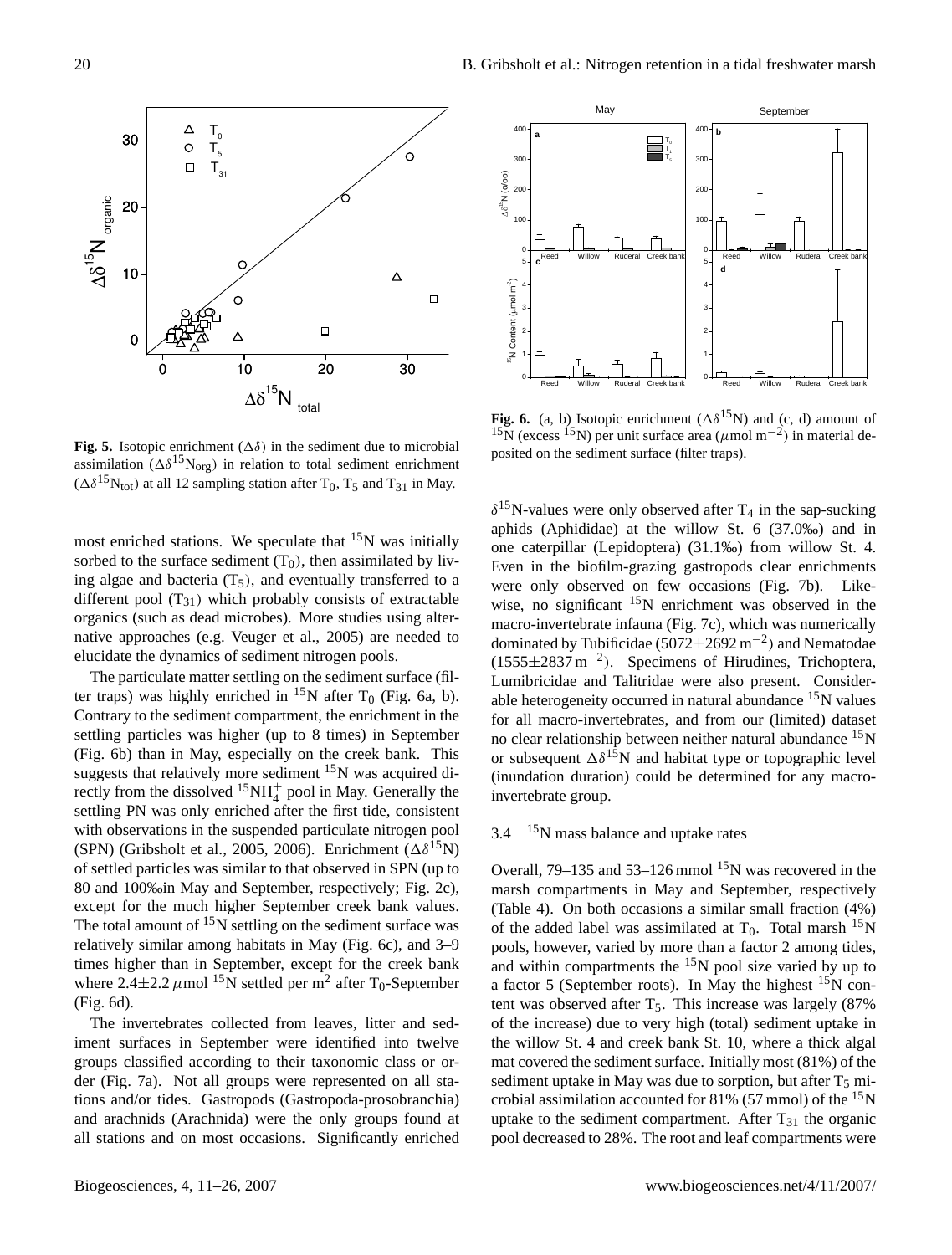

Fig. 7. Isotopic value  $(\delta^{15}N)$  in (a) hand-picked invertebrates excluding gastropods (all stations), **(b)** gastropods collected from the 12 sampling stations, and **(c)** invertebrate infauna (all stations) on the four sampling occasions in September.

also more enriched after  $T_5$  than after  $T_0$  in May. In September, the highest total marsh enrichment was observed after  $T_1$ . This was mainly due to a high enrichment in the litter, accounting for 54% of the increase compared to  $T_0$ .

In May the sediment and the litter were the most important sinks for  $15N$  accounting for 40–52% and 20–40% of the assimilated <sup>15</sup>N, respectively. In September the litter was the most important pool accounting for 29–50% of marsh  $^{15}N$ assimilation, while only 5–16% was assimilated by the sediment and associated microbes. In total 1.2 mmol <sup>15</sup>N settled on the marsh surface (September  $T_0$  filter traps), corresponding to 0.1% of the added label or 13% of the  $T_0$  sediment <sup>15</sup>N content. Eight times more  $15N$  was exported as suspended particulate matter (9.5 mmol) during  $T_0$ -September, than settled on the marsh surface (data not shown).



**Fig. 8.** Total <sup>15</sup>N uptake rate ( $\mu$ mol m<sup>-2</sup> h<sub>i</sub><sup>-1</sup>) (**a**, **b**) and corresponding absolute N uptake rate **(c, d)** normalized to per hour inundated in May and September. Results are based on  $T_0$  <sup>15</sup>N recovery and inundation duration (see text).

Average marsh  $15N$  uptake rate (weighted by factors proportional to the area represented by each station) in the first tide (T<sub>0</sub>) normalized to per hours inundation ( $h_i$ ) was relatively similar in May (11.8  $\mu$ mol <sup>15</sup>N m<sup>-2</sup> h<sub>i</sub><sup>-1</sup>, Fig. 8a) and September (12.6  $\mu$ mol <sup>15</sup>N m<sup>-2</sup> h<sub>i</sub><sup>-1</sup>, Fig. 8b). On both occasion the total <sup>15</sup>N uptake rate was higher in ruderal  $>$ reed $>$ willow habitats. The creek bank habitat revealed the highest <sup>15</sup>N uptake rates in May, but the lowest in September. This discrepancy was due to a high average sediment uptake rate  $(14.9 \ \mu \text{mol}^{15} \text{N m}^{-2} \text{h}_i^{-1})$  caused by high (39  $\mu$  mol  $^{15} \text{N m}^{-2}$  $h_i^{-1}$ ) uptake in the algal covered St. 10. Excluding St. 10 the total creek bank sediment uptake rate is reduced from 14.9 to 2.8  $\mu$ mol <sup>15</sup>N m<sup>-2</sup> h<sub>i</sub><sup>-1</sup> (and the average marsh uptake rate to 10.2  $\mu$  mol <sup>15</sup>N m<sup>-2</sup> h<sub>i</sub><sup>-1</sup>), revealing a ranking in total uptake rate similar to September among habitat types (ruderal>reed>willow>creek bank). Within each habitat type, however, the relative importance of the four compartments (sediment, roots, leaves, and litter) varied among habitats as well as sampling occasions. While  $15N$  assimilation by roots only occurred in the ruderal habitat in May, roots of both reed and ruderal assimilated  $15N$  at a similar rate in September (the root compartment in the willow habitat was omitted for logistic reasons, as described previously). Uptake rate into litter in the reed habitat was similar among sampling occasions, but 2–6 times higher in September compared to May in the other habitats. Macrophyte uptake rate was generally low (<1.2  $\mu$ mol <sup>15</sup>N m<sup>-2</sup> h<sub>i</sub><sup>-1</sup>), except in the ruderal habitat. On average (weighted according to habitat distribution) the relative contribution of the different compartments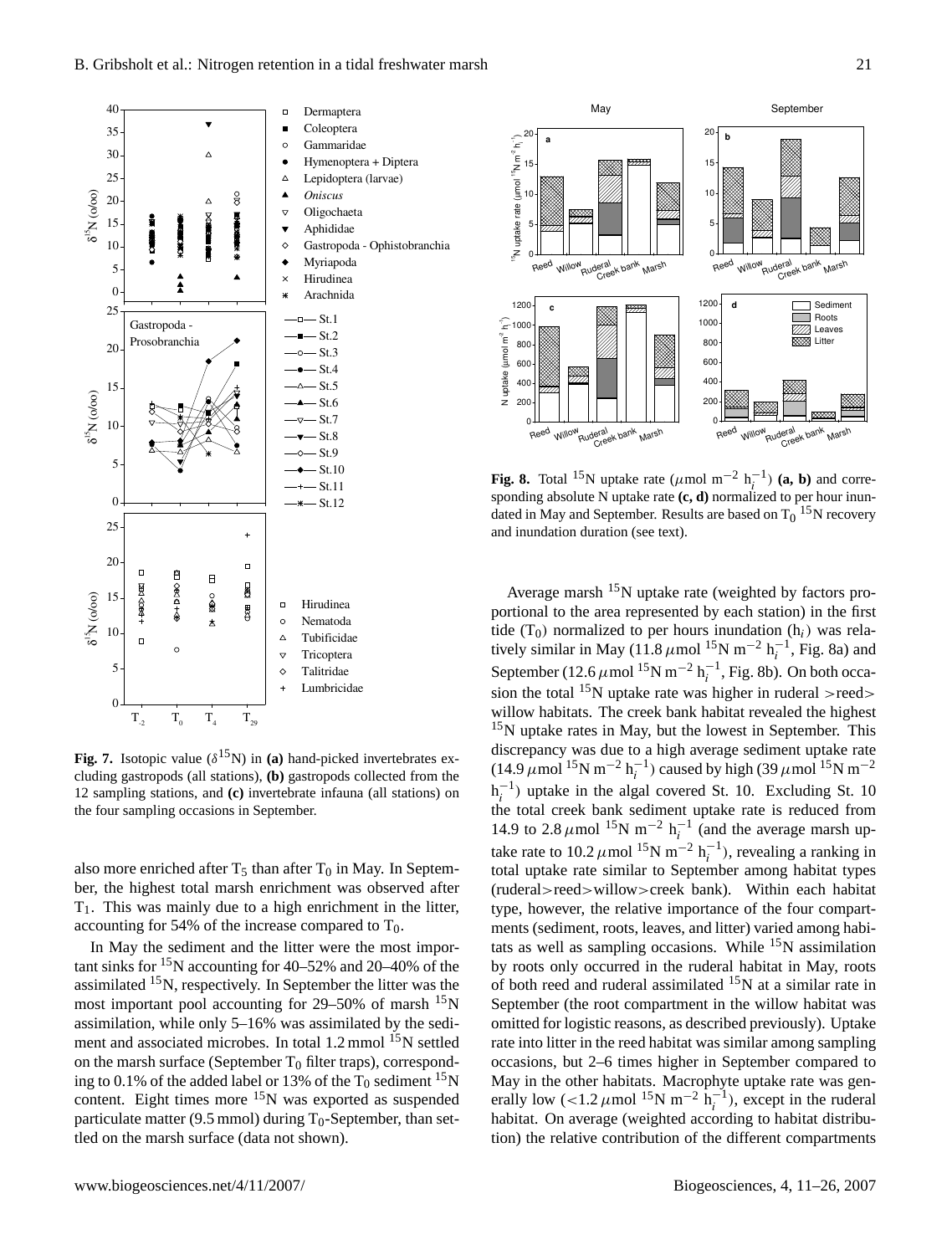|           |          | $15N$ (mmol)    |          |                |           |                 |  |  |
|-----------|----------|-----------------|----------|----------------|-----------|-----------------|--|--|
|           | Habitat  | $\rm T_{0}$     | $T_1$    | T <sub>2</sub> | Тb<br>4/5 | $T_{29/31}^{c}$ |  |  |
| May       | Marsh    | 79 (4.0)        | nd       | nd             | 135(6.8)  | 98 (5.0)        |  |  |
|           | Sediment | 32(1.6)         | nd       | nd             | 70(3.5)   | 46(2.3)         |  |  |
|           | Roots    | 6(0.3)          | nd       | nd             | 17(0.9)   | 10(0.5)         |  |  |
|           | Leaves   | 8(0.4)          | nd       | nd             | 20(1.0)   | 19(1.0)         |  |  |
|           | Litter   | 33(1.7)         | nd       | nd             | 27(1.4)   | 23(1.2)         |  |  |
|           | Fauna    | nd <sup>a</sup> | nd       | nd             | nd        | nd              |  |  |
| September | Marsh    | 56 (3.9)        | 126(8.9) | 53 (3.8)       | 57(4.1)   | 68 (4.8)        |  |  |
|           | Sediment | 9(0.7)          | 6(0.4)   | 6(0.4)         | 8(0.6)    | 7(0.5)          |  |  |
|           | Roots    | 16(1.1)         | 38(2.7)  | 7(0.5)         | 11(0.8)   | 19(1.4)         |  |  |
|           | Leaves   | 5(0.3)          | 18(1.3)  | 14(1.0)        | 12(0.9)   | 21(1.5)         |  |  |
|           | Litter   | 26(1.8)         | 64(4.5)  | 26(1.9)        | 25(1.8)   | 20(1.4)         |  |  |
|           | Fauna    | $\Omega$        | $\theta$ | $\theta$       | $\theta$  | $\Omega$        |  |  |

**Table 4.** <sup>15</sup>N recovery in the marsh compartments after  $T_0$ ,  $T_1$ ,  $T_2$   $T_{4/5}$  and  $T_{29/31}$  in May and September. Numbers in parenthesis are percentage of the total amount of <sup>15</sup>N added at  $T_0$ .

<sup>a</sup> Not determined.

 $<sup>b</sup>$  In May T<sub>5</sub> was sampled, while T<sub>4</sub> was sampled in September.</sup>

 $c$  In May  $T_{31}$  was sampled, while  $T_{29}$  was sampled in September.

was relatively similar between May and September, except that the root uptake was more important in September.

Total nitrogen uptake rate per hour inundated, estimated from the  $15N$  uptake rate and taking the average degree of labelling in the ammonium pool (1.3% and 4.5% in May and September, respectively) and flooding duration at each station into account, varied greatly between May and September, mainly because of the differences in the degree of labelling of ammonium (Fig. 8c, d). Thus in May average marsh nitrogen uptake rate (908  $\mu$ mol N m<sup>-2</sup> h<sub>i</sub><sup>-1</sup>) was more than 3 times faster than in September (280  $\mu$ mol N m<sup>-2</sup>  $h_i^{-1}$ ).

### **4 Discussion**

# 4.1 Whole ecosystem  ${}^{15}N$  labelling

Several studies have used deliberate <sup>15</sup>N additions to trace nitrogen flow in freshwater (e.g., Kling, 1994; Peterson et al., 1997; Hamilton et al., 2001; Webster et al., 2003 and references therein) and estuarine (e.g. Hughes et al., 2000; Holmes et al., 2000; Tobias et al., 2003) ecosystems. In fringing marshes stable isotopes have been applied to elucidate the effects of ground water discharge on marsh nitrogen cycling (Tobias et al., 2001); however our study is the first to use this approach to elucidate the fate of watershed derived nitrogen in tidal marshes. Here, the label was added in a short pulse, mainly due to the constraints of periodic, two-directional water-flows and the complete drainage of the marsh between tides. While adequate for tracing short term processes such as nitrification (Gribsholt at al., 2005, 2006), the feasibility to trace transfer into higher trophic levels and to investigate long term (years) retention is limited. However, even within this relatively short period of labelling, a significant amount (4–9%) of the added tracer was assimilated and retained by the marsh biota. Moreover, the  $^{15}N$ label addition method allowed us to identify the microbial community (bacteria, algae, fungi) colonizing the surfaces of the sediment and plant litter as the main sink for watershed derived  ${}^{15}NH_4^+$ . While higher organisms were less important for short term nitrogen retention, considerable species specific uptake was revealed, with ruderal vegetation being more important than reed per unit surface area.

The timing of the label addition was carefully selected based on the predicted tidal heights, and while there was very little difference in predicted and observed inundations in May, the September tides were much lower than predicted. Unfortunately this resulted in a significantly shorter marsh inundation time in September compared to May, and less contact between surfaces of standing vegetation, litter and sediment and labelled floodwater. Combined with low ambient ammonium concentration this also resulted in a relatively high degree of labelling (4.5%) and a substantial (73%) increase in the total average ammonium concentration in September. Thus the basic assumption (see below) that the added <sup>15</sup>N label does not accelerate in situ rates but merely substitute for ambient  $14N$  may not be entirely met in the September experiment and ammonium process rates may have been slightly accelerated (Gribsholt et al., 2006). We expect, however, any perturbation caused by this rela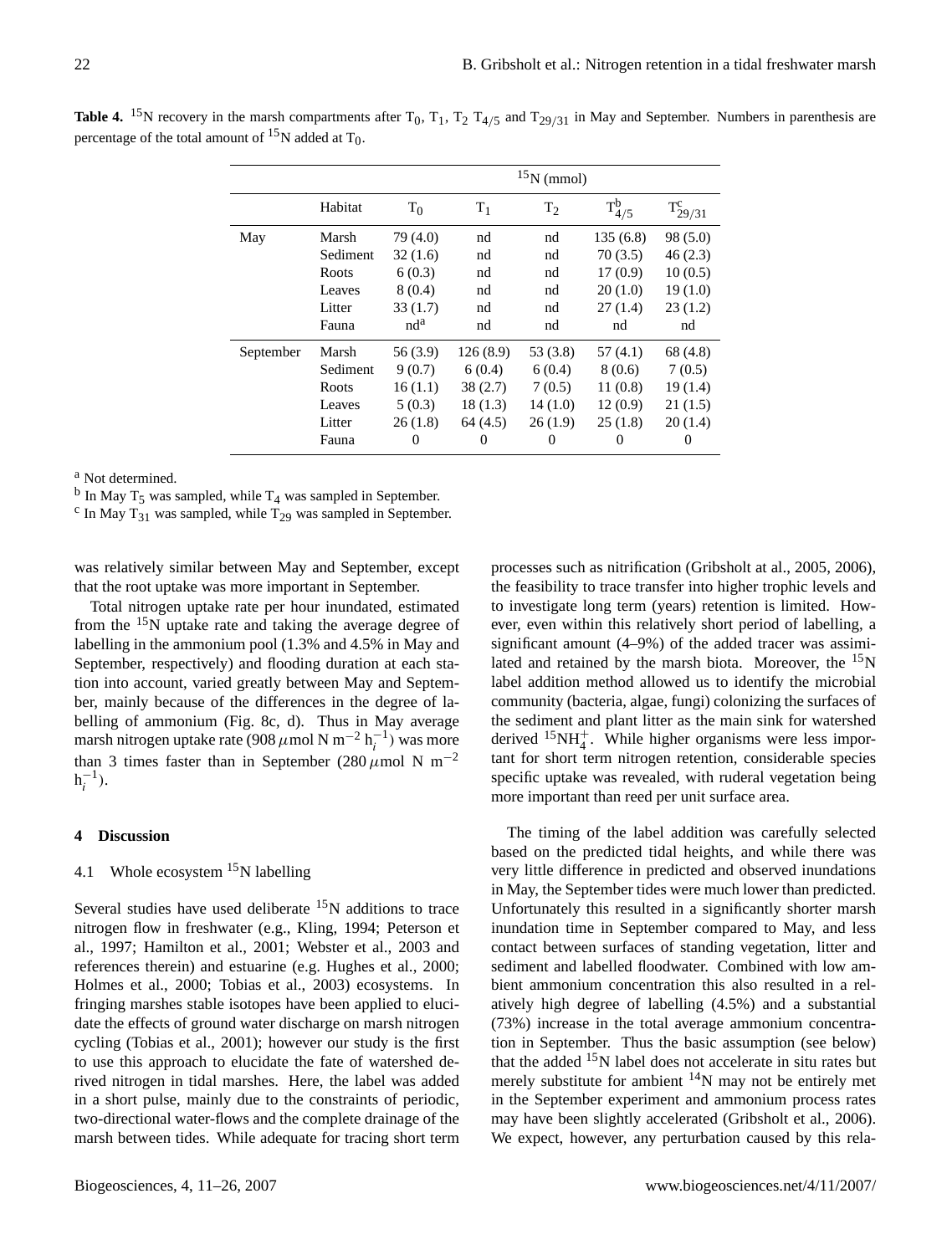tively excessive label addition in September to be of minor importance, since ammonium is likely not limiting in this very nutrient-rich system. Furthermore, our assimilation estimates are prone to errors due to 1) heterogeneity in labelling degree owing to temporal heterogeneity in in situ ammonium concentrations (Fig. 2a); 2) within compartment heterogeneity in  $15N$  natural abundance values (which are subtracted to estimate enrichment  $(\Delta \delta)$ ; 3) heterogeneity in standing stock (biomass and N wt%) estimates and 4) uncertainties in determination of relative coverage represented by each station. Nevertheless, the value of using in situ label additions to study ecosystem nutrient dynamics is that the processes can be examined in intact systems under ambient conditions, without the artefacts resulting from stimulation of process rates by temporarily increasing nutrient concentrations (nutrient enrichment studies) or artefacts associated with the use of enclosures (microcosm studies) (Schindler, 1998; Mulholland et al., 2000). Moreover, no a priori assumptions about the relative importance of compartments are required. Thus, rather than providing highly accurate process rates of a few quantitatively more or less important compartments, our study delivers semi-quantitative knowledge of the important ecosystem processes and compartments simultaneously.

Our results clearly revealed that microbial communities on the sediment surface and on plant litter contribute similarly to <sup>15</sup>N assimilation despite the predominance of macrophyte biomass (reed, ruderal and willow) and expected high nitrogen demand. The relatively low uptake by the vegetation likely reflects that nitrogen is not limiting their growth in these marshes fringing the heterotrophic, nutrient-rich Scheldt River (Van Damme et al., 2005; Soetaert et al., 2006). Plant nutrient uptake is usually also not the major pathway of nitrogen removal in most natural wetlands (Verhoeven and Van der Toorn, 1990) and especially not in highnutrient treatment wetlands where it often accounts for only 1–4% of nutrient removal (e.g., Peterson and Teal, 1996; Huttunen et al., 1996; Brix, 1997). However, while macrophytes derive their nitrogen from different sources, our study only elucidates the direct assimilation and dependence on flood-water ammonium of marsh ecosystem compartments, and not the indirect, eventual nitrogen resources. Especially deeper-rooted species, such as the dominant reed, likely assimilate N from deeper layers, which because of the short term nature of our study is much less enriched than the overlying water. Thus macrophyte retention is likely underestimated and macrophyte and tree tissues may be more important for long-term (months) retention (Drake et al., 2006).

Although direct uptake by vegetation generally played a minor role in short-term retention of watershed derived  $NH_4^+$ , the marsh plants are crucial for nitrogen cycling and marsh ecosystem functioning. Plants provide a large surface area for microbial growth, as well as a source of carbohydrates for microbial consumption (Brix, 1997). They release  $O_2$  into the sediment promoting coupled nitrification-denitrification (Bodelier et al., 1996; Gribsholt and Kristensen, 2002), influence hydrology and promote sedimentation of particles and subsequent retention. Furthermore, most plant material produced is retained and decomposed by microbes within the marsh system. The presence of higher plants therefore has a significant but indirect impact on nitrogen cycling in tidal freshwater marshes.

### 4.2 Species composition and nutrient retention

Many wetlands are dominated by one or a few vascular plant species, and while the capacity of the strongest competitors such as reed (*P. australis*, the dominant plant of many European marshes) (Cronk and Fennessy, 2001) to extract nutrients from its environment has been the subject of numerous studies (e.g. Meulenman et al., 2002), the importance of less abundant species is often overlooked as nutrient sinks in input-output studies of wetlands. Although direct <sup>15</sup>N uptake by vegetation was lower than expected given the high biomass, the isotopic  $15$ N-tracer technique revealed interesting differences in species functionality. Both the limited importance of direct uptake (leaves and roots) in total  $15$ N-processing and the species-specific  $15$ N enrichments of macrophytes confirm previous findings on a low order, forested stream (Ashkenas et al., 2004).

In our study the ruderal vegetation proved to be more important for (short term) nitrogen retention than previously assumed. On both occasions  $^{15}N$  uptake into both leaves and roots was largely due to uptake by the tall, fast growing annual Policeman's helmet. Other ruderal species were also enriched, while reed uptake was undetectable or low (Fig. 3). Apparently reed relies less on external and more on internal nitrogen resources than ruderal species, and/or nitrogen turnover rate is much slower in reed compared to ruderal. In addition to differences in life-history strategies, we speculate that higher  $15N$  uptake by ruderal vegetation (annuals) are influenced by a shallower root system in these species compared to reed, thus promoting contact with labelled nitrogen from the flood water. With their large, permanent rootrhizome system, reed assimilate and recycle nutrients from much deeper sediment layers throughout the year, while ruderals have to build up their entire root system from the sediment surface down during the growing season.

While a positive relation between the species richness of macrophytes and phosphorous retention has e.g. been reported for experimental ponds by Engelhardt and Ritchie (2001), it remains to be demonstrated whether species diversity enhances the long term nutrient retention in tidal freshwater marshes. Clearly, species diversity has a role in the short term assimilation of watershed-derived ammonium, but differences in internal recycling and release processes, litter decomposition and long term burial needs further attention. Furthermore, Policeman's helmet is an exotic, invasive species and is expected to reduce species diversity and to outcompete native light-demanding species in riparian habitats (Naiman and Decamps 1997).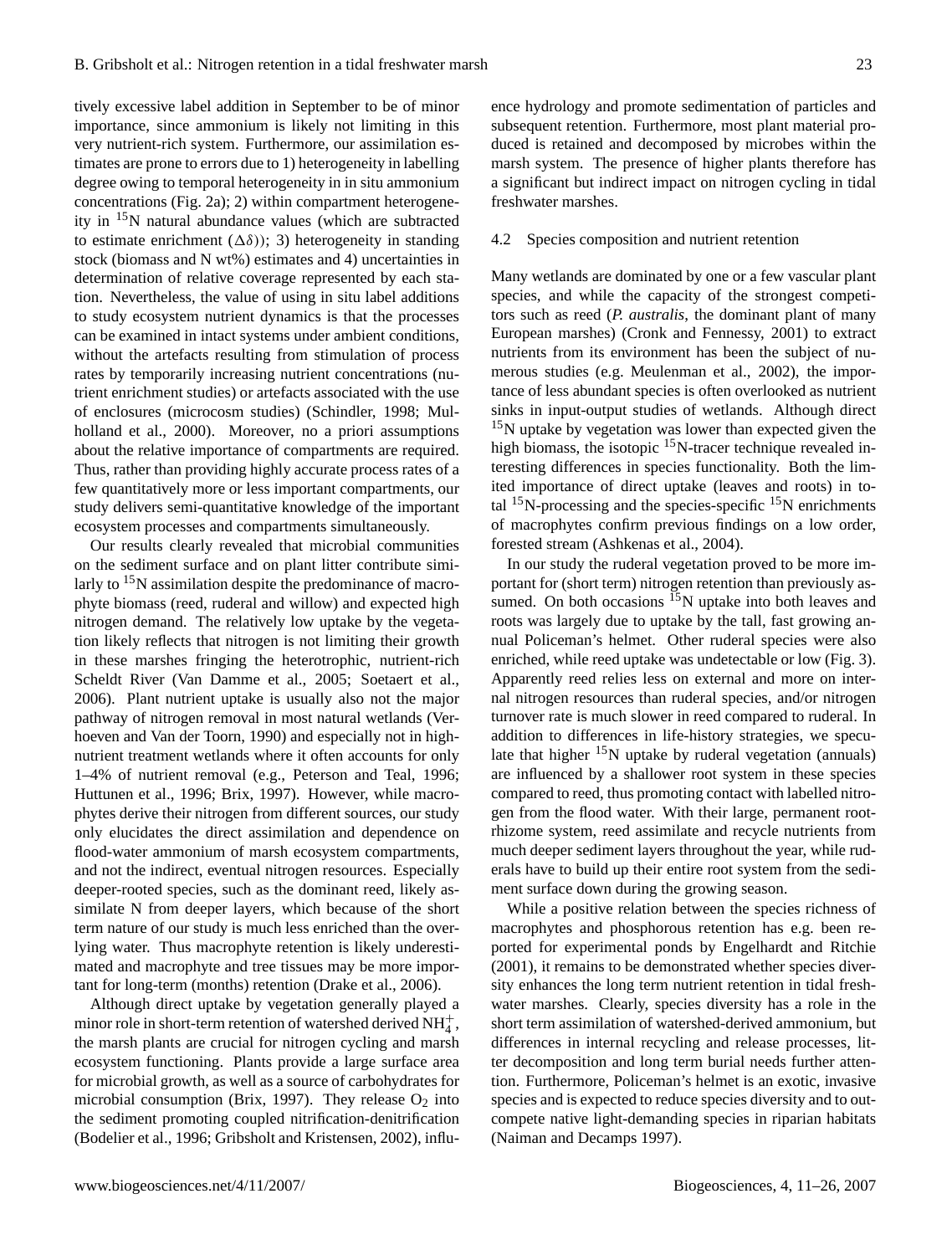| Compartment                                                            |      | May<br>(mmol) | September<br>(mmol) |        |
|------------------------------------------------------------------------|------|---------------|---------------------|--------|
| Tracer input                                                           | 1976 | (100)         | 1409                | (100)  |
| <sup>15</sup> N exported unchanged (as <sup>15</sup> NH <sub>4</sub> ) | 1370 | (69)          | 715                 | (51)   |
| $15$ <sub>N</sub> transformed                                          | 607  | (31)          | 694                 | (49)   |
| $^{15}NO_3 + ^{15}NO_2$                                                | 172  | (8.7)         | 109                 | (7.7)  |
| ${}^{15}N_2$ O                                                         | 0.13 | (0.01)        | 0.2                 | (0.01) |
| 15 <sub>N<sub>2</sub></sub>                                            | 0.11 | (0.01)        | 7.9                 | (0.5)  |
| SP <sup>15</sup> N                                                     | 9.6  | (0.5)         | 9.5                 | (0.7)  |
| Stored                                                                 | 79   | (4.0)         | 56                  | (3.9)  |
| Sediment                                                               | 32   | (1.6)         | 9                   | (0.7)  |
| Leaves                                                                 | 8    | (0.4)         | 5                   | (0.3)  |
| Roots                                                                  | 6    | (0.3)         | 16                  | (1.1)  |
| Litter                                                                 | 33   | (1.7)         | 26                  | (1.8)  |
| Fauna                                                                  |      |               | $\theta$            |        |
| Balance not accounted for                                              | 345  | (17)          | 512                 | (36)   |

**Table 5.** <sup>15</sup>N mass balance budget. Recovery in the various pools after  $T_0$  in May 2002 and September 2003. Numbers in parenthesis are percentage of the total  $15<sub>N</sub>$  added.

### 4.3 Immobilization on litter and sediment surfaces

The majority of  $15N$  assimilated by the marsh ecosystem was recovered in the litter and surface sediment compartments. These compartments are dominated by micro-organisms and account for most of the N-assimilation: 70–83% and 41– 62% in May and September, respectively. Higher organisms (macrofauna and macrophytes) contributed little to the short term <sup>15</sup>N retention. Even during the active growing season (May) uptake by vegetation (roots and leaves) was trivial compared to microbial assimilation into the surface sediment and the litter compartment. This dominance of microorganisms in short-term nitrogen retention confirms previous findings on low order streams (Webster et al., 2003 and references therein; Ashkenas et al., 2004), although the order of retention among compartments may partly reflect the vertical stratification of the marsh ecosystem, with litter and surface sediments being exposed to a higher degree of labelling compared to the deeper sediment layers and macrophyte roots. Although the importance of microbes relative to macroorganisms could be expected in relatively pristine streams where adjacent macrophyte vegetation is not subject to flooding, this is far from self-evident in nutrient rich, diurnally flooded wetlands.

Immobilization on litter was quantitatively the most important sink for <sup>15</sup>N. Plant litter provides an excellent substratum for microbial colonization, and increases the reactive surface area manifold. Due to its refractory composition, reed litter accumulates in these marshes, providing countless surfaces for biofilm development. Tracer immobilization on litter and sediment may, however, be due to both microbial (bacteria, algae and fungi) assimilation and physical sorption. Our sediment KCl extractions suggest that active assimilation by microbes is important, and we speculated the same is true for the litter. Similarly, external N incorporation into decaying *Spartina alterniflora* has been demonstrated to be at least partly due to biological incorporation (White and Howes, 1994a). The fact that label recovery changes only little over the tides subsequent to addition further supports active incorporation rather than physical sorption alone. In a laboratory  $15N$  dilution study Bowden (1986) found that litter was a net sink for ammonium with immobilization exceeding mineralization under aerobic conditions.

# 4.4 Whole ecosystem <sup>15</sup>N budget

The combined data set presented in this and companion papers (Gribsholt et al., 2005, 2006) allows us to establish an integral marsh ecosystem nitrogen processing budget (Table 5). Here we present only the total budget after  $T_0$ , as the cumulative budgets changes only slightly after subsequent tides (Gribsholt et al., 2005, 2006). In both May and September the majority of  $15NH_4$  added was exported with the outgoing tide (69 and 51% in May and September, respectively). Nitrification was the most important transformation pathway, accounting for 8.7 and 7.7% of the added label, corresponding to 30 and 17% of the  $15$ N-transformation in May and September, respectively. A comparison between whole-system nitrification estimates and water-column nitrification rates revealed that most  $(>70%)$  of the nitrification was associated with the marsh surface. Moreover, sedimentary denitrification was identified to be significant in September, while short term assimilation accounted for a minor fraction ( $\sim$ 4% after T<sub>0</sub>) of added label (Table 5). Consequently, in terms of nitrogen processing marsh surfaces appear more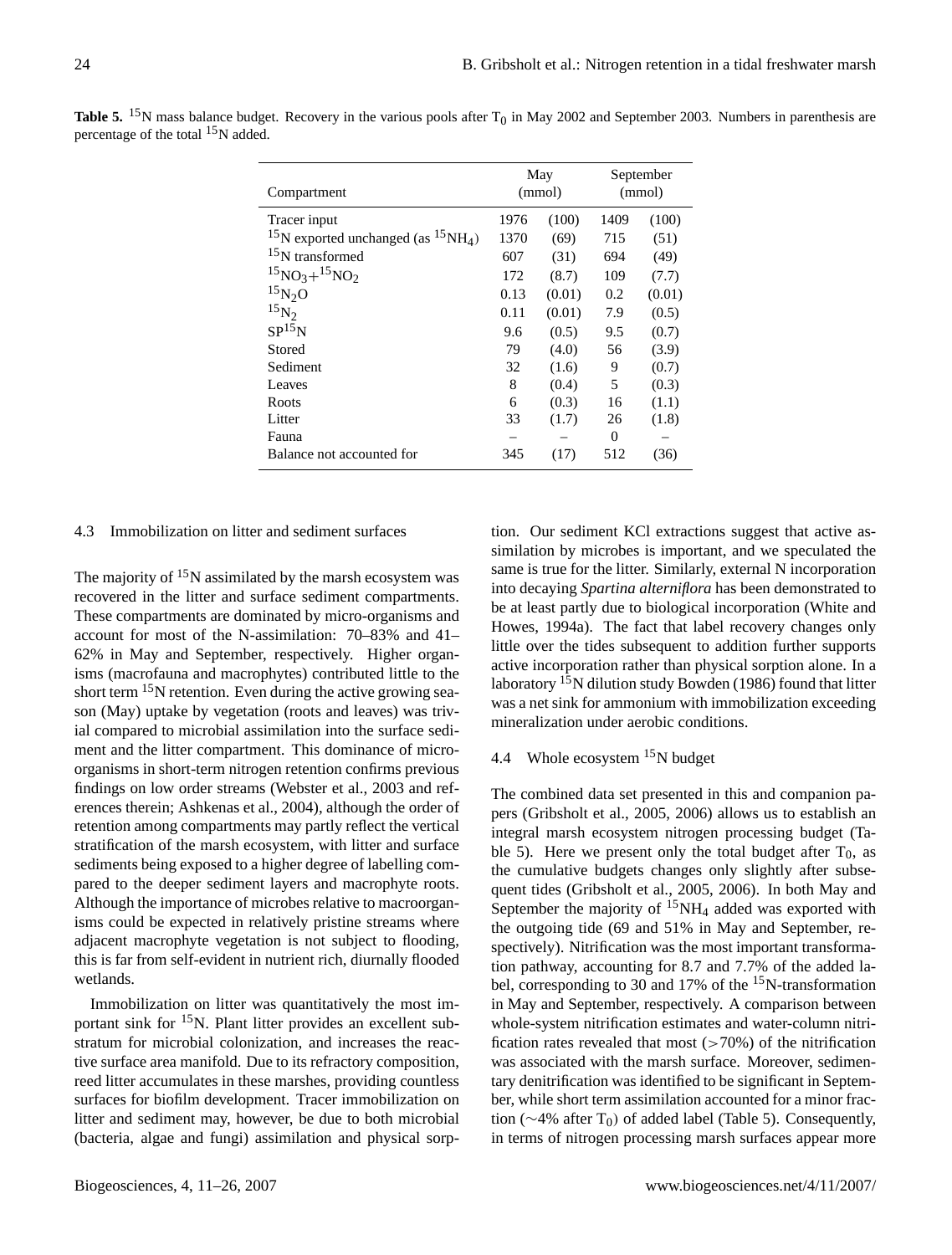important as habitats for nitrifiers and denitrifiers than for nitrogen assimilating organisms.

The relative importance of the litter and surface sediments for  $15N$  assimilation (see above) are consistent with these findings. Rather than direct uptake by macrophytes (leaves and roots), it is the large reactive surface area (and carbon source) provided by the tidal freshwater marsh vegetation (standing or litter) that is most crucial for the functioning of these ecosystems both when it comes to nitrogen transformation and short term retention of flood water derived ammonium. The transformation rates and pathways of flood water derived nitrate may, however, differ substantially (Gribsholt et al., 2006). And although we clearly identified microbes to govern short-term nitrogen retention in tidal marshes, our whole ecosystem labelling study does not allow us to elucidate in detail the dynamics within the microbial compartments; e.g. we do not know whether eukaryotes (benthic algae or fungi) or prokaryotes contribute most to nitrogen retention. Our next step will be to quantify the relative roles of benthic algae and bacteria in marsh nitrogen retention and to study the long-term retention of nitrogen in tidal marsh systems.

*Acknowledgements.* This research was supported by the Flemish-Dutch co-operation on Coastal Research (VLANEZO) under the Flemish and Dutch Science Foundations FWO-NWO, and by the "Scientific Research Community" FWO project "Ecological characterization of European estuaries, with emphasis on the Scheldt estuary". We thank the staff at the NIOO-CEME analytical laboratory and at the Testing Laboratory for Chemical Water Quality, Department of Biology, University of Antwerp for their assistance. We thank the anonymous reviewers and Editor T. Lyons for constructive feedback. This is publication number 3883 from the NIOO-KNAW, Yerseke.

Edited by: T. W. Lyons

#### **References**

- Ashkenas, L. R., Johnson, S. L., Gregory, S. V., Tank, J. L., and Wollheim, W. M.: A stable isotope tracer study of nitrogen uptake and transformation in an old-growth forest stream, Ecology, 85, 1725–1739, 2004.
- Bodelier, P. L. E., Libochant, J. A., Blom, C. W. P. M., and Laanbroek, H. J.: Dynamics of nitrification and denitrification in rootoxygenated sediments and adaptation of ammonia-oxidizing bacteria to low-oxygen or anoxic habitats, Appl. Environ. Microbiol., 62, 4100–4107, 1996.
- Bowden, W. B.: Nitrification, nitrate reduction, and nitrogen immobilization in a tidal freshwater marsh sediment, Ecology, 67, 88–99, 1986.
- Bowden, W. B., Peterson, B. J., Hobbie, J. E., Steudler, P. A., and Moore III, B: Transport and processing of nitrogen in a tidal freshwater wetland, Water Resour. Res., 27, 389–408, 1991.
- Bremner, J.M .: Determination and isotope-ratio analysis of different forms of nitrogen in soils , I, Apparatus and procedures for

distillation, and determination of ammonium, Soil Sci. Soc. Am. Proc., 29, 504–507, 1965.

- Brix, H.: Do macrophytes play a role in constructed treatment wetlands?, Water Sci. Technol., 35, 11–17, 1997.
- Cronk, J. K. and Fennessy, M. S.: Wetland plants, Biology and Ecology, Lewis Publisher, Boca Raton, USA, 2001.
- Drake, D. C., Naiman, R. J., and Bechthold, J. S.: Fate of nitrogen in riparian forest soils and trees: An  $^{15}N$  tracer study simulating salmon decay, Ecology, 87, 1256–1266, 2006.
- Engelhardt, K. M. A. and Ritchie, M. E.: Effects of macrophyte species richness on wetland ecosystem functioning and services, Nature, 411, 687–689, 2001.
- Gribsholt, B. and Kristensen, E.: Effects of bioturbation and plant roots on salt marsh bioturbation: a mesocosm study, Mar. Ecol. Prog. Ser., 241, 71–87, 2002.
- Gribsholt, B., Boschker, H. T. S., Struyf, E., Andersson, M., Tramper, A., De Brabandere, L., Van Damme, S., Brion, N., Meire, P., Dehairs, F., Middelburg, J. J., and Heip, C.: Nitrogen processing in a tidal freshwater marsh: a whole ecosystem  $15N$  labeling study, Limnol. Oceanogr., 50, 1945–1959, 2005.
- Gribsholt, B., Struyf, E., Tramper, A., Andersson, M. G. I., Brion, N., De Brabandere, L., Van Damme, S., Meire, P., Middelburg, J.J., Dehairs, F., and Boschker, H. T. S.: Ammonium transformation in a nitrogen-rich tidal freshwater marsh, Biogeochem., 80, 289–298, 2006.
- Hamilton, S. K., Tank, J. L., Raikow, D. F., Wollheim, W. M., Peterson, B. J., and Webster, J. R.: Nitrogen uptake and transformation in a midwestern U.S. stream: A stable isotope enrichment study, Biogeochem., 54, 297–340, 2001.
- Hansson, L-L., Brönmark, C., Nilsson, P. A., and Åbjörnsson, K.: Conflicting demands on wetland ecosystem services: nutrient retention, biodiversity or both?, Freshw. Biol., 50, 705–714, 2005.
- Holmes, R. M., Peterson, B. J., Deegan, L. A., Hughes, J. E., and Fry, B.: Nitrogen biogeochemistry in the oligohaline zone of a New England estuary, Ecology, 81, 416–432, 2000.
- Hughes, J. E., Deegan, L. A., Peterson, B. J., Holmes, R. M., and Fry, B.: Nitrogen flow through the food web in the oligohaline zone of a New England estuary, Ecology, 81, 433–452, 2000.
- Huttunen, A., Heikkinen, K., and Ihme, R.: Nutrient retention in the vegetation of an overland flow treatment system in northern Finland, Aquat. Bot., 55, 61–73, 1996.
- Jeffrey, S. W. and Humphrey, G. F.: New spectrophotometric equations for determining chlorophylls a, b, c1 and c2 in higher plants, algae and natural phytoplankton, Biochem. Physiol. Pflanzen, 167, 191–194, 1975.
- Kling, G. W.: Ecosystem-scale experiments. The use of stable isotopes in fresh waters, in: Environmental Chemistry of lakes and reservoirs, edited by: Baker, L. A., American Chemical Society, 91–120, 1994.
- Merrill, J. Z. and Cornwell, J.: The role of oligohaline marshes in estuarine nutrient cycling, in: Concepts and controversies in tidal marsh ecology, edited by: Weinstein, M. P. and Kreeger, D. A., Kluwer Academic Publishers, Dordrecht, The Netherlands, 425– 441, 2000.
- Meuleman, A. F. M., Beekman, J. P., and Verhoeven, J. T. A: Nutrient retention and nutrient-use efficiency in *Phragmites australis* stands after wastewater application, Wetlands, 22, 712– 721, 2002.
- Mitsch, J. M. and Gosselink, J. G.: The value of wetlands: impor-